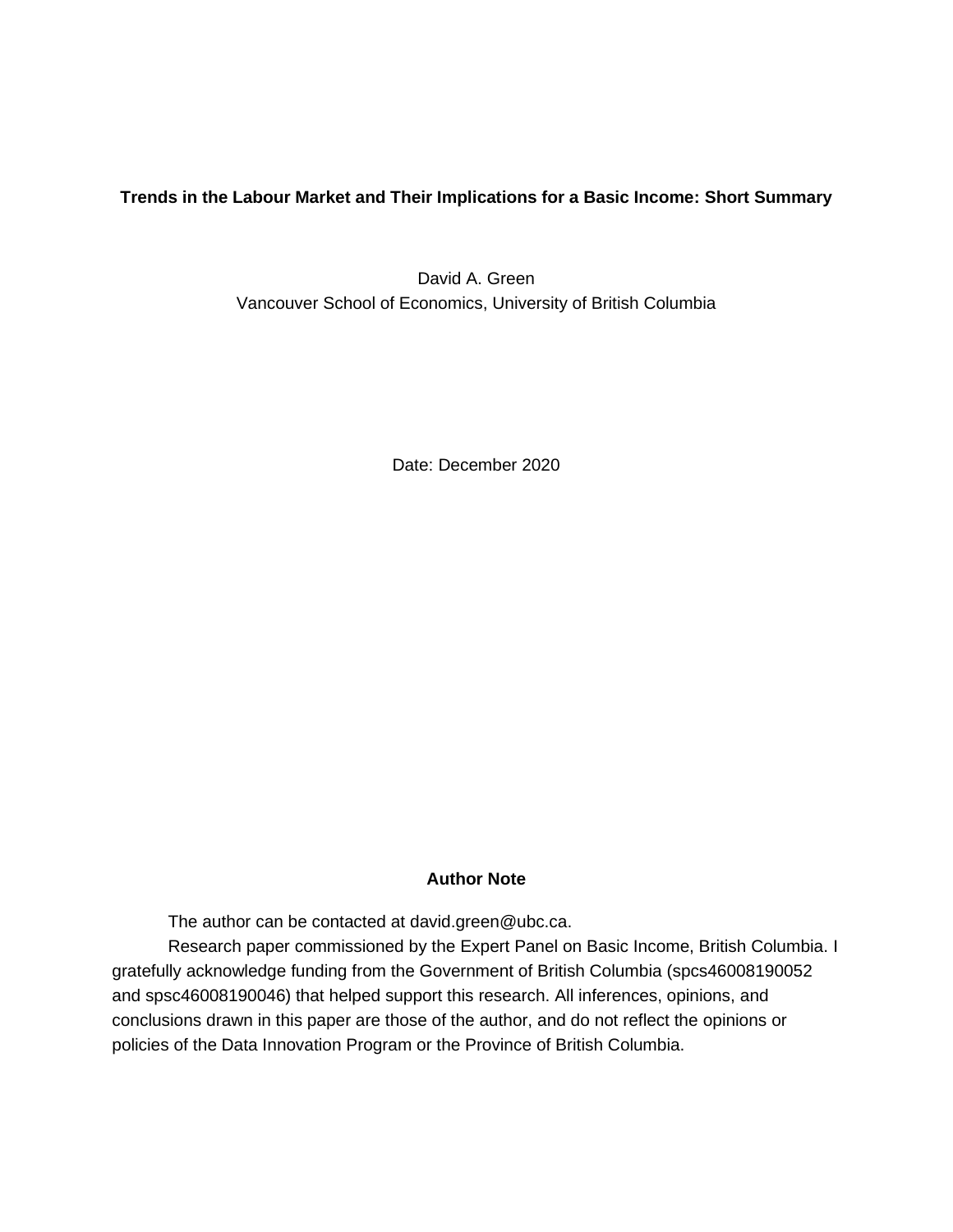#### **Abstract**

One of the main arguments that has been advanced in favour of a basic income is that we are going through a technology-driven transition that involves more precarious work and that will end with our economy having either very little paid work as we know it or having a preponderance of precarious jobs (low wage, low stability, low worker control). If that is the case, it is argued, then we need to look for ways to redistribute the production of the economy that is not related to work – either directly, through wages, or indirectly, through work related benefits such as employment insurance.

In this paper, I investigate this claim using both empirical evidence and an appeal to economic theory. I examine trends in work elements that characterize precarious work, such as the proportion of work that is part time, short tenure, or in self-employment as well as work arrangements that relate to worker control over their workplace, such as unionization rates and the proportion of employment in sectors characterized by "fissured" work. In addition, I examine patterns of employment, polarization, inequality, and changes in the share of income going to labour.

A picture emerges from these investigations of a labour market in which the precariousness of jobs increased in the 1980s and early 1990s while elements of work that relate to worker control and respect such as unionization follow a declining path that continues until the mid-2000s. In a similar vein, the theoretical discussions point to a plausible future with increased inequality. Thus the right question appears not to be, is the basic income the right tool for a jobless future? but, is it the right tool for a persistent set of problems reaching back well into the past?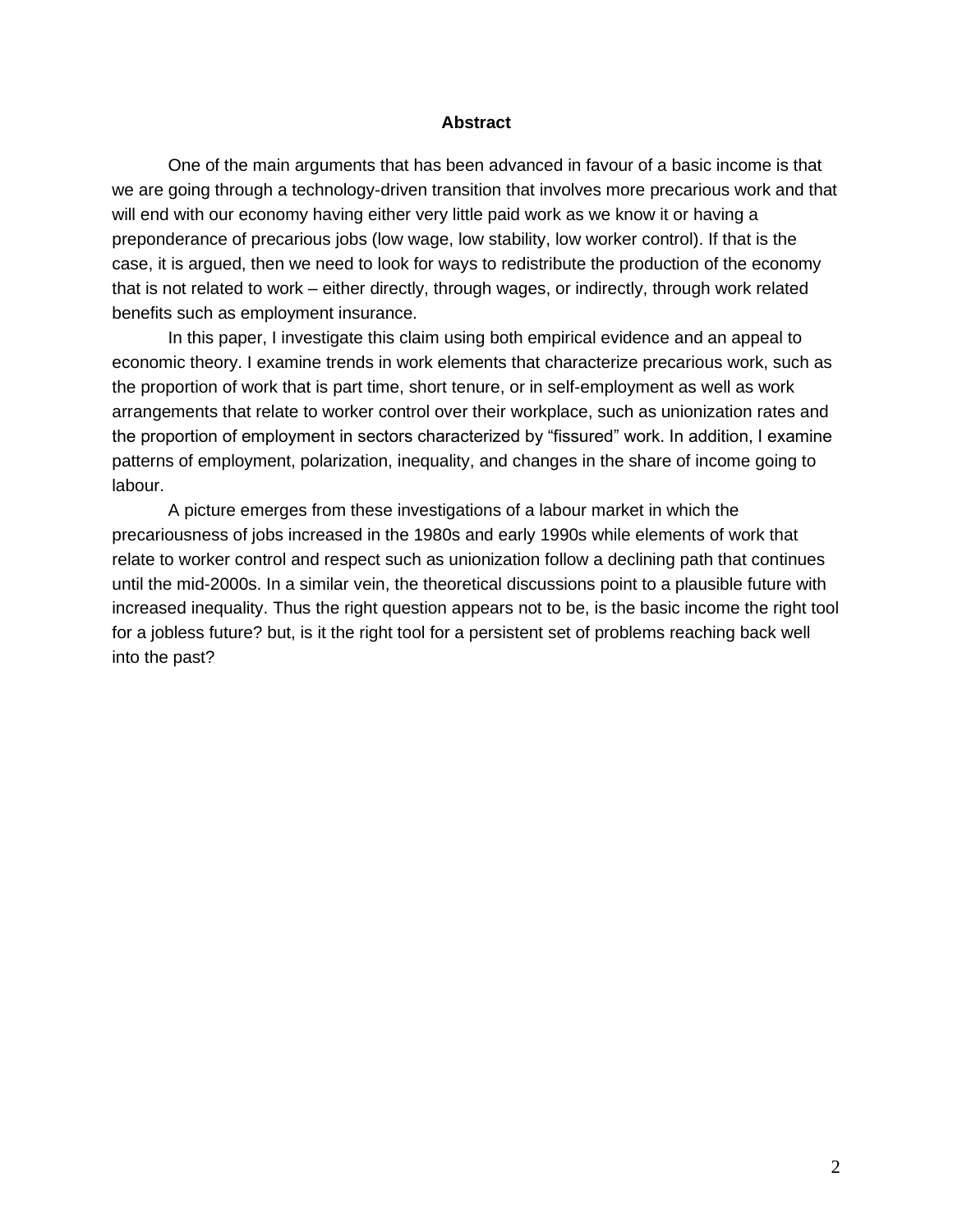#### **Introduction**

One of the main arguments that has been advanced in favour of a basic income is that we are going through a technology-driven transition that involves more precarious work and that will end with our economy having either very little paid work as we know it or having a preponderance of precarious jobs (low wage, low stability, low worker control). For example, Van Parijs and Vanderborght, two strong proponents of a basic income, state, "the expectation that meaningful work will be lacking easily leads to the conviction that the growing jobless population must be provided with some means of livelihood"(Van Parijs & Vanderborght, 2017, p. 7). In part, these arguments can be seen as a subset of a larger argument that our capitalist economy distorts work patterns by giving primacy to paid work and ignoring caregiving, volunteering, and other community-building work that typically goes unpaid. The idea is that many people work at jobs in which they do not feel agency or commitment and struggle to find the time to carry out non-market tasks, such as caring for children or the elderly (let alone the time to pursue what makes life meaningful—relationships, non-work interests, etc.). Here, the argument in support of a basic income is that an unconditional source of income will allow people to walk away from bad jobs and free up time relative to any paid job to focus on other uses of time, including care giving. In this sense, it would be part of a larger re-ordering of society away from market driven interactions. Ongoing information technology (IT) related changes are then viewed as an accentuation of the perceived problems with the existing labour market. That is, we already have problems with how the labour market, with its emphasis on paid work, distributes resources. If technology dictates that the labour market will cease to do even this (because of a lack of jobs) or do it more unequally (as jobs polarize into a small set of high-paying jobs and a much larger set of precarious jobs) then the rationale for a basic income becomes stronger. Indeed, even if one does not believe in the need for a restructuring of the labour market in general, a future with either no or mainly precarious jobs requires a different mode of redistribution that does not depend on work—either directly, through wages and wage subsidies, or indirectly, through work contingent transfers. A basic income is promoted as that different mode.

In this paper, I will investigate this claim using both empirical evidence and an appeal to economic theory. I examine trends in work elements that characterize precarious work, such as the proportion of work that is part time, short tenure, or in self-employment as well as work arrangements that relate to worker control over their workplace, such as unionization rates and the proportion of employment in sectors characterized by "fissured" work. In addition, I examine patterns of employment, polarization, inequality, and changes in the share of income going to labour.

At its heart, the argument that changes in the labour market point to the usefulness of a basic income is grounded in a form of technological determinism. There is a fatalism to the claim that technological change will either end work or downgrade its form. The claim is that new technologies such as artificial intelligence (AI) and robotics are already re-making the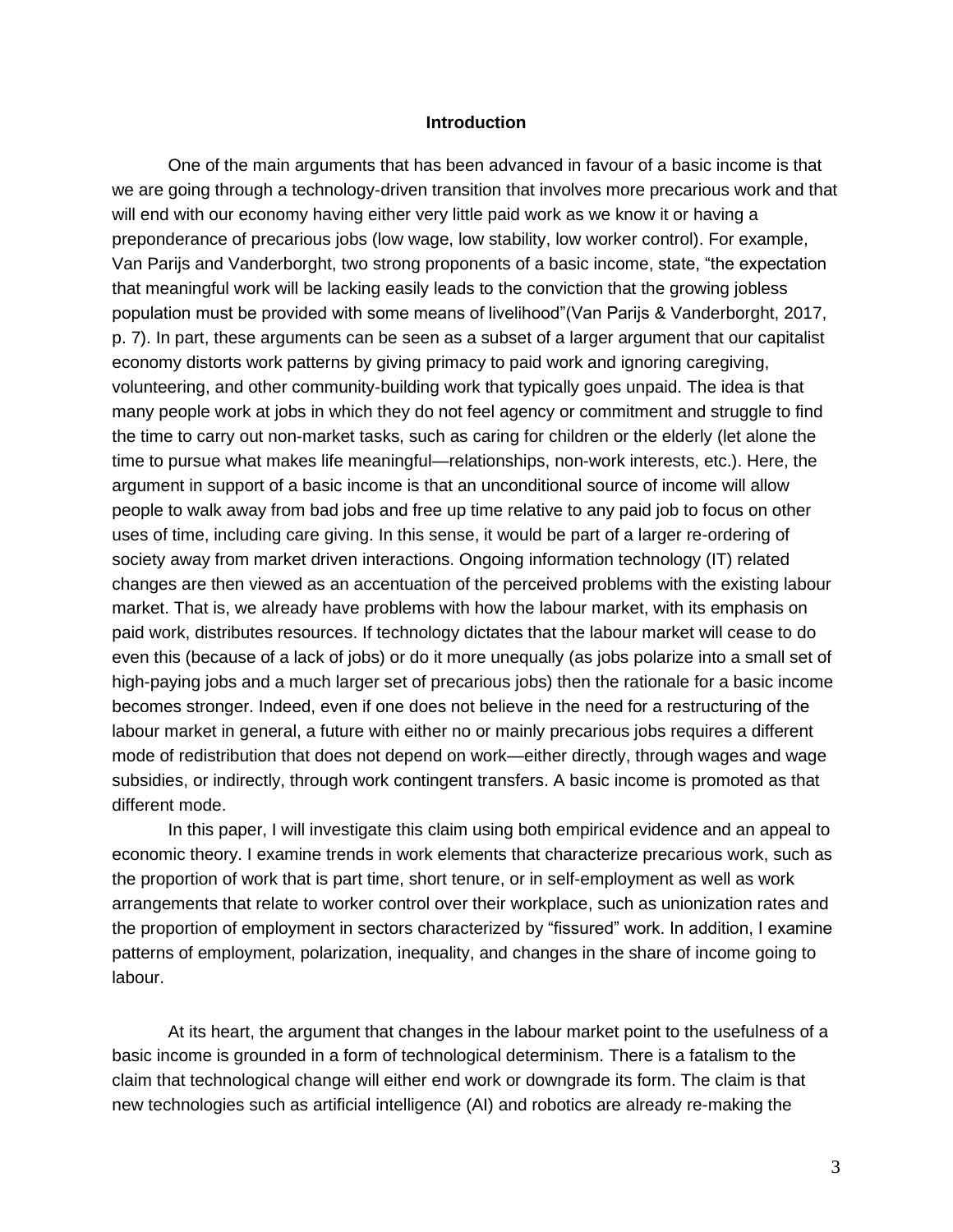labour market and will be expected to do so to an ever-increasing extent. My approach is to evaluate this claim in two parts. The first is to investigate the part of it stating that the trend toward no or precarious work is already well under way. My main conclusion from an examination of a wide range of data series is that Canada and B.C. underwent a move toward a greater proportion of jobs having a precarious form in the 1980s and 1990s. Since then, the trend has either been flat or has reversed itself to some degree. The trends in employment (putting aside the COVID-19 impacts of the last few months) are also largely in the opposite direction to what one might predict in a trend toward the end of work. But even if the trend has not revealed itself so far, it is possible that technological change is moving in that direction. To discuss that possibility, I make use of the more theoretical literature on the interaction between technological change and the labour market to map out the limits of what one might predict. Put another way, I ask, under what assumptions one would predict an end to work? The answer is that the required assumptions are extreme. Under reasonable assumptions one would not expect an end to work or even a long-run reduction in the share of total income going to labour. Moreover, the literature on technological change makes it clear that we should not see that change as an exogenous force beyond our control. It responds to economic incentives and, so, can be shaped by policy. The question is then whether a basic income is a useful part of taking advantage of technological opportunities to build a better society

Along the way in these investigations, a picture emerges of a labour market in which the precariousness of jobs increased in the 1980s and early 1990s while elements of work that relate to worker control and respect such as unionization follow a declining path that continues until the mid-2000s. In a similar vein, the theoretical discussions point to a plausible future with increased inequality. Thus the right question appears not to be, is the basic income the right tool for a jobless future? but, is it the right tool for a persistent set of problems reaching back well into the past? Is it the right tool for creating workplaces where workers have reasonable control over their own work scheduling and conditions? Is it the right tool for addressing a need for balanced wage bargaining? Is it the right tool for addressing inequality that is not growing but rose to high levels in the 1990s and has resisted both strong labour markets and various policy approaches? Anderson (2017) points out that given the importance of work in our conceptions of ourselves and as a major part of our days, a lack of true justice at work implies a less just society. There needs to be a balance between the need for firms to be able to direct workers to tasks in order to produce in an efficient way and the rights of workers to some degree of autonomy and respect. We do not have that balance. The question is whether a basic income is an effective part of a set of policies that would allow us to attain it.

#### **Defining the Gig Economy**

Concern about the labour market has focused on the perceived rise of the gig economy, which can be defined as the set of "businesses and workers that are marked by alternative jobs that are usually temporary and influenced by technology" (Rinehart & Gitis, 2015). It is important to separate the two components of this definition: alternative jobs (aka precarious work that is in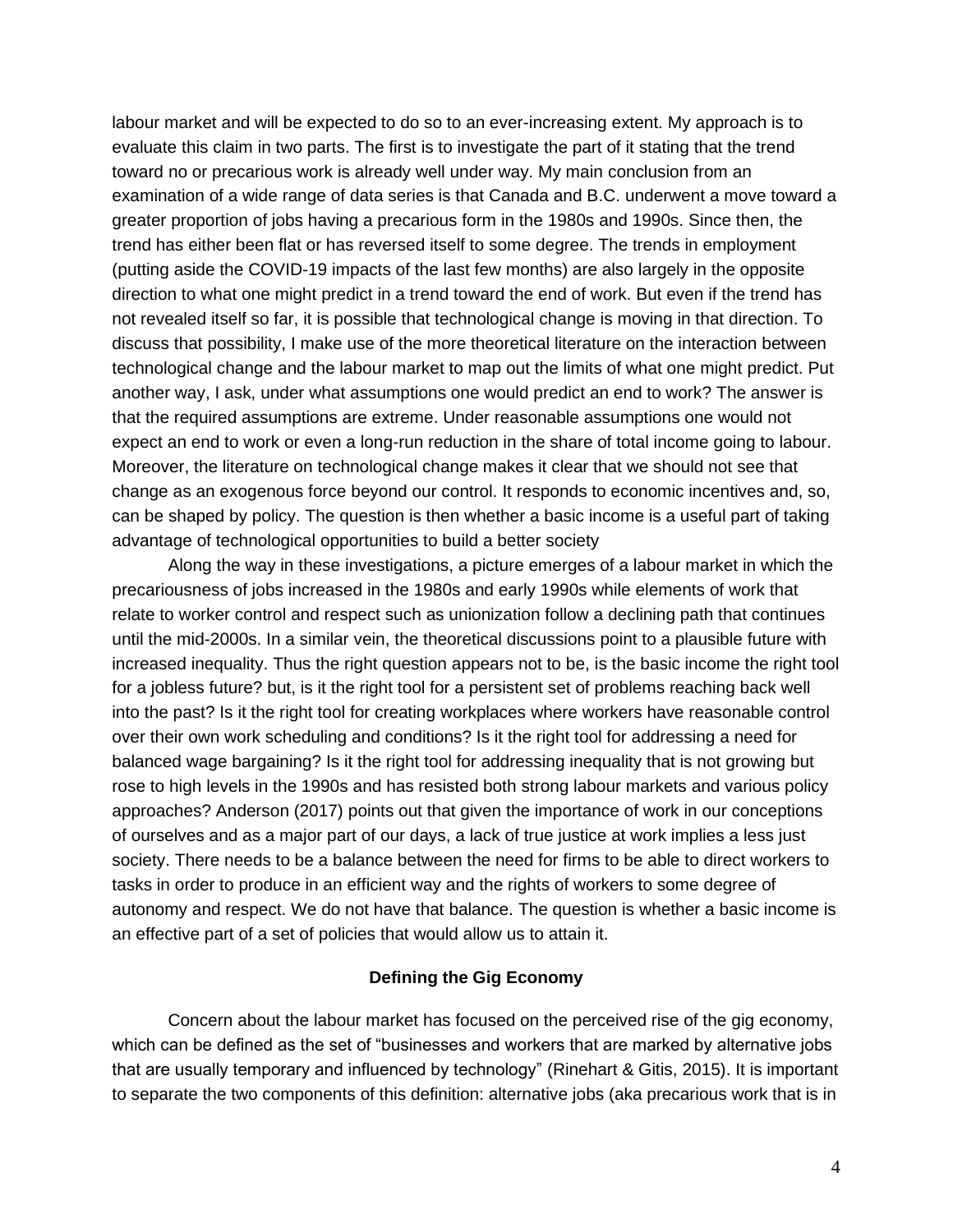a form other than a standard full-time, permanent relationship with a single employer and that is typically marked by some degree of temporariness) should be separated from the other component of the definition: work mediated through technology. We need to avoid attributing long-term trends in alternative job holding to the gig economy since such trends could call for a different policy response relative to any recent rise in technology-mediated work.

### **Is Precarious Work on the Rise?**

I use the Labour Force Survey (LFS) in two forms. First, I use the public use micro-data files for March and November of each year from 1997 through March, 2019. I exclude people who list themselves as full- or part-time students in the reference week to avoid conflating trends in education with trends in the nature of work. Otherwise, the data refers to all individuals age 15 and older in the Canadian population. I start this data in 1997 because that is the first year in which wages are available in the LFS, and several other job-related characteristics also start then. However, for some trends, I look at longer time spans using LFS data from CANSIM tables.

The downside of the LFS data is that questions about the nature of work refer to the primary job and thus trends in supplemental work can be missed. I will return to that issue later.

Vosko et al. (2003) and Krahn (1995) emphasize instability as a key feature of nonstandard. Working from the LFS data, Vosko et al. (2003) denote the categories of work that are unstable and, hence, defined as non-standard as: own-account self-employment (owners of businesses that have no employees and that are typically not incorporated); part-time (defined as less than 30 hours per week); and temporary (work with a pre-defined end date, including contract, seasonal, casual, and temp agency work). Since these categories can overlap, the simplest way to measure trends in precarious work is to examine trends in its complement: standard work, defined as work that is full time and permanent (i.e., a job with no fixed end date at which the individual works at least 30 hours per week).

Figure 1 contains plots of the proportion of workers in standard work for the period from 1989 to 2019 for workers age 15 and over who are not students for Canada as a whole. The first two data points come from Vosko et al. (2003) and are from the General Social Survey in 1989 and 1994. The remaining points are from the LFS.

Four main conclusions arise from Figure 1. First, there has been a long-term decline in stable employment. Second, however, that decline happened during the time of the weak labour markets in the early 1990s and for approximately the last 20 years the proportion has been essentially flat. That same flatness since 1997 is evident in the plots for men and women, separately, in B.C. shown in Figure 2. Third, the proportion of males with a stable job is higher than the matching proportion for females in all years. This matches well-known conclusions that women experience more precarious work patterns. Fourth, the levels for both genders are relatively high—on the order of 67% of males and 60% of females have permanent, full-time jobs. Thus there is no evidence of a rise in the gig economy pushing more people into unstable work in recent years: standard jobs remain the norm. But, a considerable proportion (33% of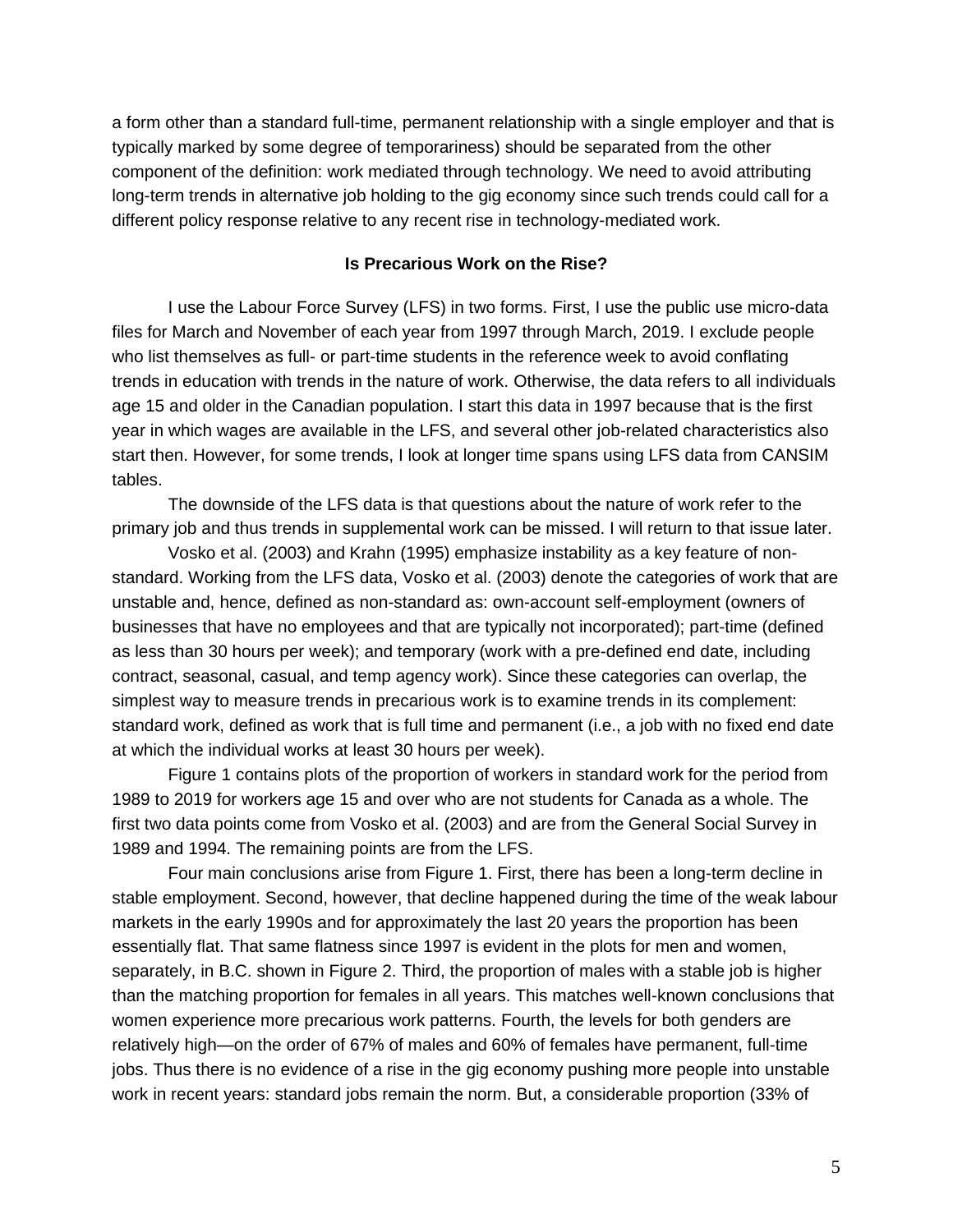males and 40% of females) are in work arrangements that are not standard and have some feature that could reflect instability.

Examinations of specific types of non-standard work (self-employment, temporary work, and part-time work) all show flat trends over the last 20 years. For example, the percentage of workers in temporary or contract work was almost unchanged between 1997 (21%) and 2019 (22%) for B.C. workers aged 25 to 54. Jeon et al. (2019) show an increase in their measure of gig work (the proportion of workers in Canadian tax data who are own-account, self-employed, and have no business number—based on an argument that not having a business number denotes a small firm of the type set up to operate in the gig economy) since 2005, but the increase is on a slackening trend in recent years and only amounts to about 1% of employment since 2009. Thus, here too, there is little evidence of gig-related unstable employment taking over work in Canada.

There have been a number of attempts to measure the extent of gig economy work more specifically. Many of these are hampered by having to rely on indirect measures, such as ownership of an unincorporated firm, such as the type of work status that might be held by Uber workers, (e.g., Jeon et al., 2019). But, as we have seen, the persistence in those types of work suggest other, longer-term driving forces. More directly, Katz and Krueger (2019) implemented a survey in the U.S. in which they asked participants about their involvement in selling services or goods through online intermediaries. They find that about 0.5% of respondents in 2015 engaged in such activity in the previous month. This is the same number Statistics Canada finds in a survey of peer-to-peer service users and providers, with about half of the providers offering Airbnb accommodations (probably not what we have in mind in terms of disruption in the labour force) (Statistics Canada, 2017). Thus, direct provision of work mediated through online services accounts for a small share of work in Canada.

Thus, there is limited evidence of a shift toward more precarious work patterns in the last two decades in Canada or B.C. There is some evidence of an increase in temporary and contract work since about 2010 for 15-to-24-year-old, non-student workers. This might fit with the kinds of shifts in the labour market that are sometimes claimed to be imminent by analysts who see IT as transforming or about to transform the labour market. However, the shift does not exist for other age groups (even 25-to-34-year-olds) and is small (on the order of about a 2 percentage point increase relative to the late 1990s). Thus, while worth watching, this is far from evidence of a substantial shift toward precarity in the labour market.

But while there is little evidence of such a shift in the last two decades, a longer-term perspective suggests a different take. Both the proportion of workers in full-time, permanent jobs and the proportion in part-time jobs show substantial shifts in the 1980s and first part of the 1990s toward more precarity in work. Following that shift, Canada has been in what Noack and Vosko (2011) call a state of "persistent precarity." This is a theme that will continually re-emerge in the rest of our data investigations: from the perspective of workers, the Canadian and B.C. economies took a shift for the worse in the 1980s and 1990s. The shift did not continue—the various series have been flat since about 2000—but neither was it reversed. If there is a case for a basic income to be found in labour market data, it is not based on recent trends toward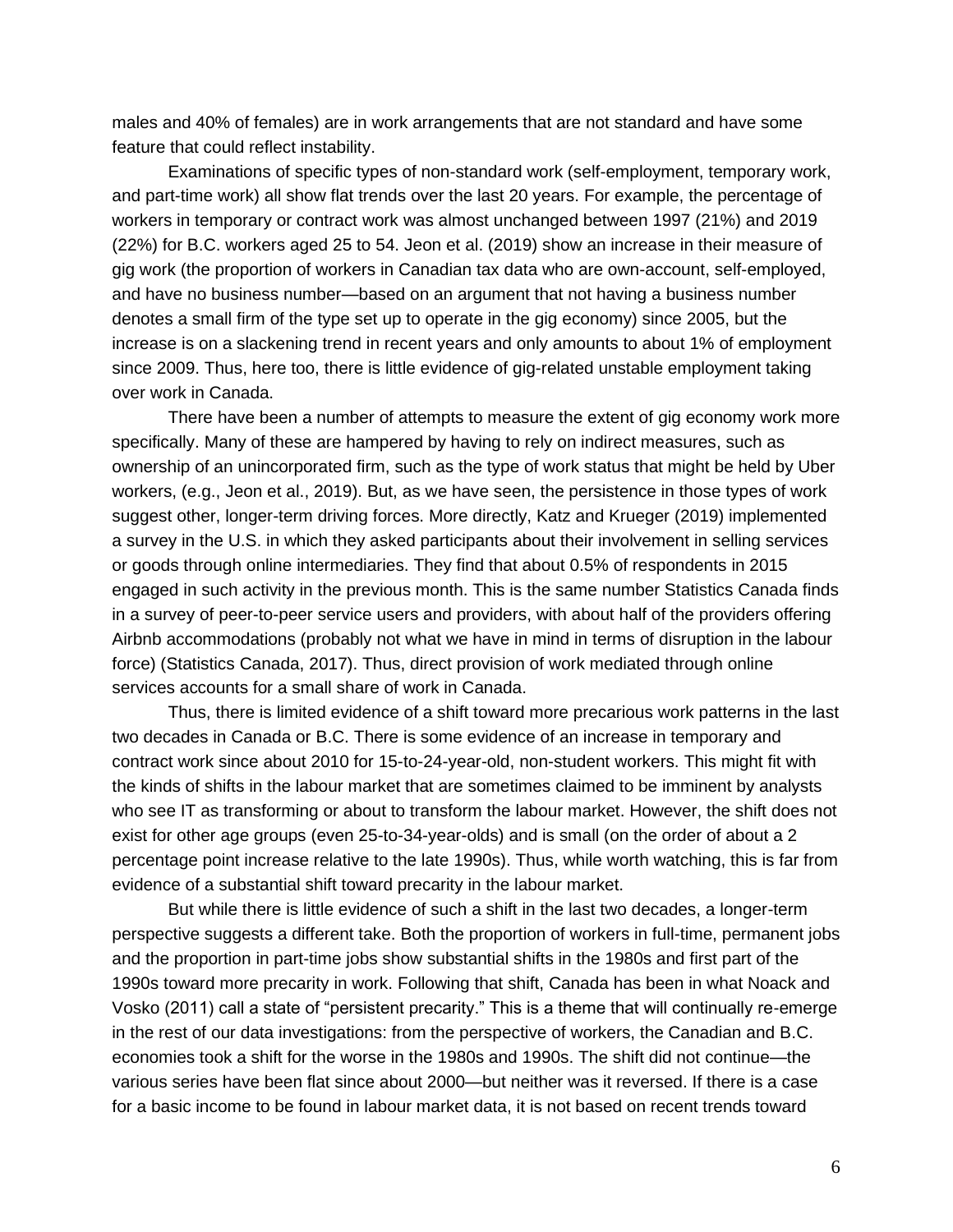more precarious work but rather on more profound structural shifts that occurred over two decades ago. It is also worth noting that movements in work situations such as part-time work and self-employment bear an uncertain relationship to calls for a basic income. Some basic income proponents argue that the provision of a guaranteed income floor will allow people to be more entrepreneurial (i.e., to move into self-employment) and to expand other roles such as caregiving (implying a move to more part-time paid work). In that sense, those proponents would be aiming for increases in some of the series examined here.

#### **Trends in the Characteristics of Standard Jobs**

Even if workers are not engaging in more precarious types of work as their primary job, full-time jobs may be becoming more precarious, i.e., more likely to end early, with less control over work schedules, and with lower pay. Here, too, much of the evidence does not point to recent increases in such precarity. Job continuation rates, for example, the probability that a job today will still be continuing at some point in the future, have increased not decreased in Canada since the mid-1990s (Brochu, 2013 and added calculations from the LFS). The proportion of workers reporting unpaid overtime relative to the proportion reporting paid overtime (a measure of lower control over work) has declined since 1997. And wage inequality has declined for Canada as a whole and for B.C. since 1997, with growth in the 10<sup>th</sup> percentile outstripping growth in both the median and the  $90<sup>th</sup>$  percentile, which grew at relatively similar rates (based on an update of the trends in Fortin and Lemieux, 2015). The latter trend almost surely reflects increases in provincial minimum wages in recent years, indicating the policy shifts can have substantive impacts.

There are, though, two areas in which there appears to have been considerable change in the B.C. labour market in the last two decades. The first is the decline in unionization represented in Figure 3. The overall unionization rate for women has declined slightly from 35% of workers in 1997 to 30% in 2019, while the rate for men has declined much more (from 38% to 26%). This fits with the observation in Card et al. (2020) that the composition of union membership has shifted substantially toward the public sector, where women have a larger presence. In the private sector, only 12% of female workers are union members. Here, as in other markers of precarious work, there is little evidence of a sharp change in unionization trends. Instead, de-unionization among male private sector workers has been going on for over 20 years and the very low rate of union membership among female private sector workers is a seemingly permanent element of the B.C. labour market. Thus, the declining and low level of worker representation is a long-standing concern rather than a new trend.

The second area where there may have been change is in the extent of domestic outsourcing, or working for intermediate firms or as independent contractors. Whether a worker is an employee of the firm on whose premises they work or is, alternatively, either an independent contractor or an employee of some type of intermediary firm is important for considerations of the precarity of work. Tucker et al. (2016) examine the legal limitations on outsourcing of work to subcontractors in Canada. They argue that there are few restrictions and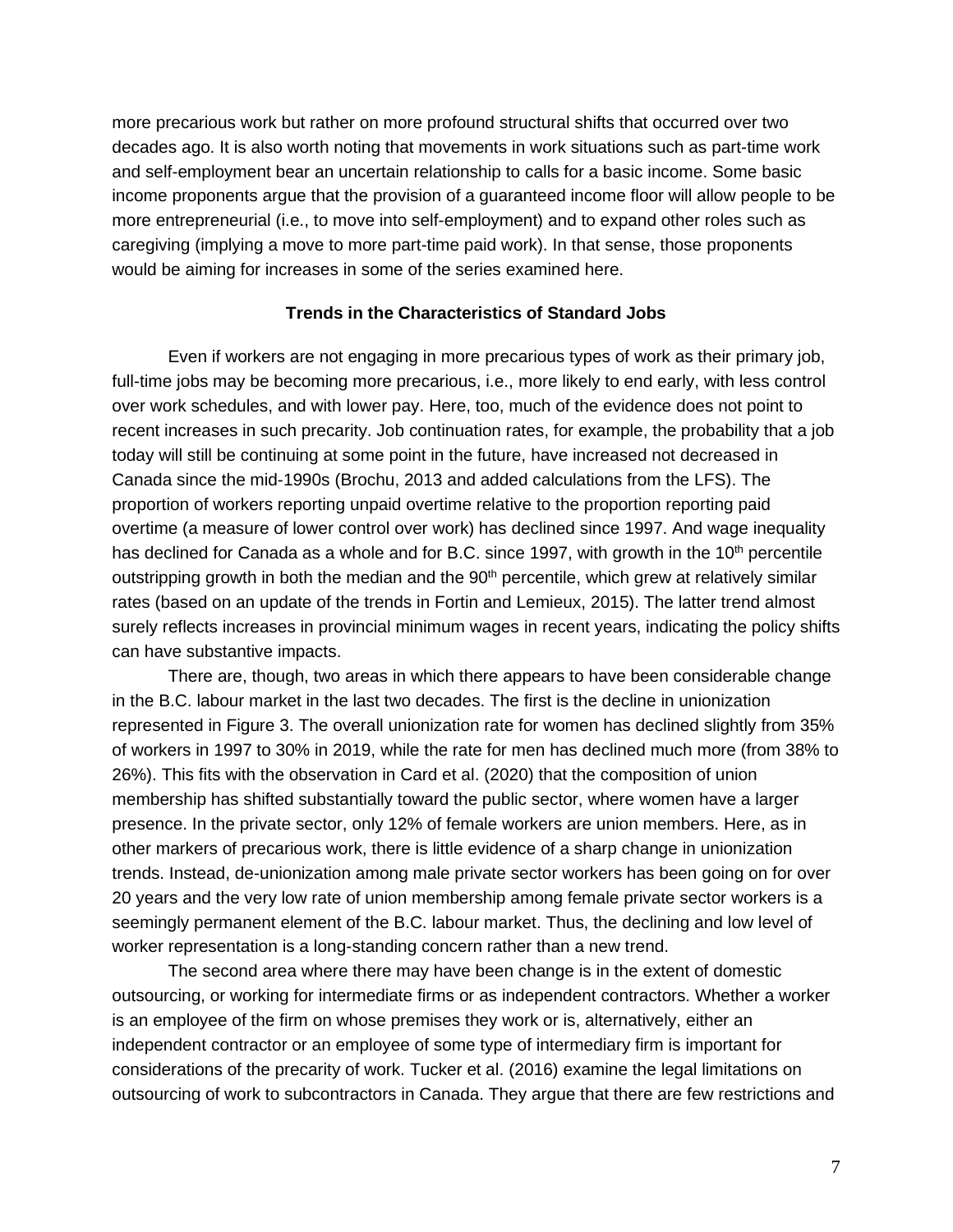that for most elements of work, "the subcontracting company has no legal responsibility for the subcontractor's employees, including pension plans and pension funds" (Tucker et al., 2016, p. 152). Further, they note:

Sub-contractors are not under any legal obligation to offer their workers the same conditions of employment enjoyed by workers at the user company. A sub-contractor is free to negotiate entirely new conditions of employment with its employees even if this results in significantly less compensation for the performance of the same work. (p. 152)

This is the key concern with outsourcing or contracting out work to other firms. It can be a route to lower pay and fewer workplace protections for workers. As Anderson (2017) argues, since people spend a substantial portion of their time at work, questions related to being treated with dignity are central to determining how just a society is. The authoritarian power given to employers over employees is heightened in a situation where not only the worker but the intermediate firm are treated as replaceable. That power is partly necessary for the efficiency of work arrangements, but Anderson argues that, in the U.S. at least, it is stronger than is needed for that efficiency gain and is, in fact, a source of considerable concern about justice.

Measuring outsourced work is very difficult. As we have already seen, in standard surveys, workers themselves may not report whether they are in such a work arrangement. Weil (2019) introduces the term *fissured workplace* to group together the various work arrangements that include a gap between the worker and the ultimate source of direction of the work. Fissured workplaces were created as part of firms choosing to focus on their "core" competencies, leaving other tasks (such as food preparation or janitorial services) to subcontractors. Dube and Kaplan (2010) argue that breaking work up in this manner is a way to break fairness comparisons in pay between, say, janitors and lawyers at a law firm. With the janitors in firms that now only include janitors and work in multiple workplaces, there is no longer a fairness argument that they be given pay increases at the same time as the lawyers. Indeed, Dube and Kaplan (2010) find that janitors and security guards experience a 10% decline in wages when their employment contract is moved out of the firm that is the ultimate workplace and into that of a subcontractor. Similarly, Goldschmidt and Schmieder (2015) find lower wages for workers whose jobs have been outsourced in German administrative data. Song et al. (2018), using matched worker-firm data for the U.S., show that two-thirds of the increase in inequality in that country between 1978 and 2013 stems from increased between-firm differences that are themselves driven by an increased tendency to sort high-paid workers into high-paying firms. This is consistent with an increasing amount of outsourcing, sorting low-paid workers such as janitors into service firms where they are paid low wages and leaving higher-paid workers concentrated together in higher paying firms.

Dube and Kaplan (2010) identify workers in certain industries and occupations as likely to be in outsourced work arrangements. In particular, they focus on workers in food, cleaning, and security occupations whose employer is in the business services industry. With both approaches, they demonstrate a substantial increase in the extent of outsourcing in Germany over time. Weil (2019) uses a variety of case studies to identify four-digit North American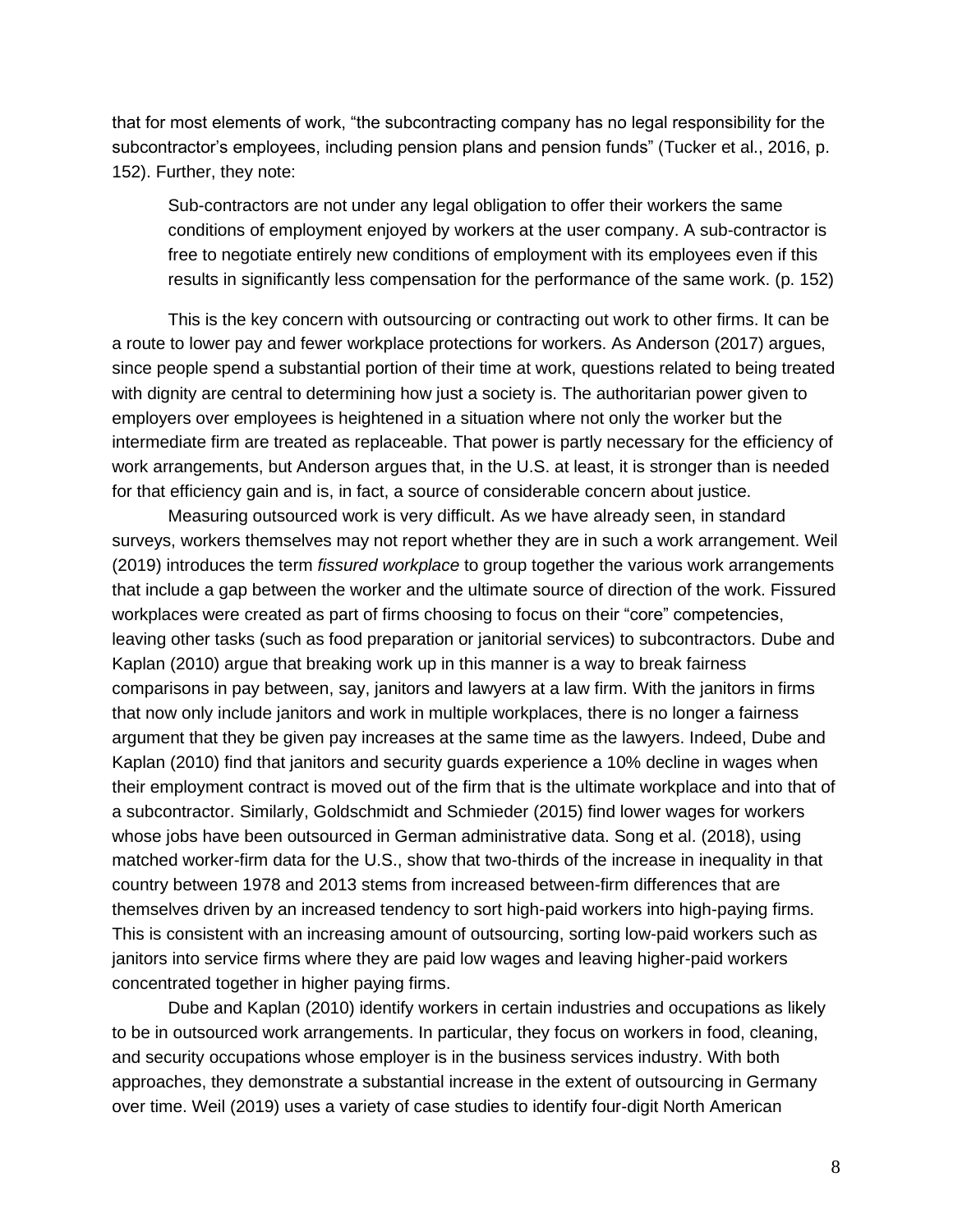Industry Classification Systems (NAICs) industries in which a considerable proportion of workers are in fissured work arrangements. These include temporary help services, call centres, security guards, and janitorial services.<sup>1</sup> Based on what we have learned in the current COVID-19 crisis, I have added the care home industry to the list and then calculated the proportion of workers in these fissured industries in Canada as a whole and B.C. specifically in Figure 4.

Figure 4 displays a now familiar pattern: the proportion in these industries is substantial (on the order of 17% of all workers in B.C.) but has not displayed an upward trend in the last 10 years. It did increase in the early 2000s at a time when the B.C Liberal government reduced labour market regulation and shifted to a worker self-report approach to finding violations of regulations (Ivanova, 2019). This is suggestive of a role for policy in affecting these trends. In the full version of this paper, I investigate an indirect measure of outsourcing of work—that the premium to working in large firms for low-paid workers will decline as firms threaten to outsource their work—and show that such a decline is happening in B.C.

In the end, I see the combination of the substantial proportion in exposed industries shown in Figure 4, trends in other measures related to fissured work presented in Green(2020), and the reports about work arrangement in care homes that has emerged during the COVID-19 crisis as indicating a need for concern about the extent and nature of these work arrangements. The recent focus on gig workers, who seem like a very small portion of the labour force, has the potential to misdirect attention away from the potentially much more substantial problem of workers affected by a fissured workforce.

Assuming that fissured work arrangements are a cause for concern, is a basic income the right policy response to them? Having a basic income might allow workers to turn down these work arrangements, generating a bottom-up rearrangement of the labour market. But, in equilibrium the opposite might happen: with a secure income base, workers may have fewer concerns about taking precarious work arrangements. Essentially, a basic income could form the basis of off-loading income security from firms to workers. That, in turn, could lead to a workplace with even greater power imbalances of the kind that Anderson (2017) decries. The much more direct policy response is through enhanced regulation, holding the firm in whose workplace the work is done responsible for the workers in that workplace regardless of their contractual arrangements. Indeed, Weil (2019), in his list of policy responses to the problems he describes, focuses on regulation, training, and social norm responses.

## **Employment and Inequality**

If the end of work is on the horizon, one might expect to see a trend down in employment in recent years. But the employment to population ratio for B.C. (males and females combined, over age 15) in the last two years are at levels close to their value in 2008, which was a historically high value since the start of consistent LFS data in 1976. Indeed, the employment rate has increased relative to the late 1970s, with the labour market absorbing the

<sup>&</sup>lt;sup>1</sup> The list of industries is given in Table 1 in Weil (2019).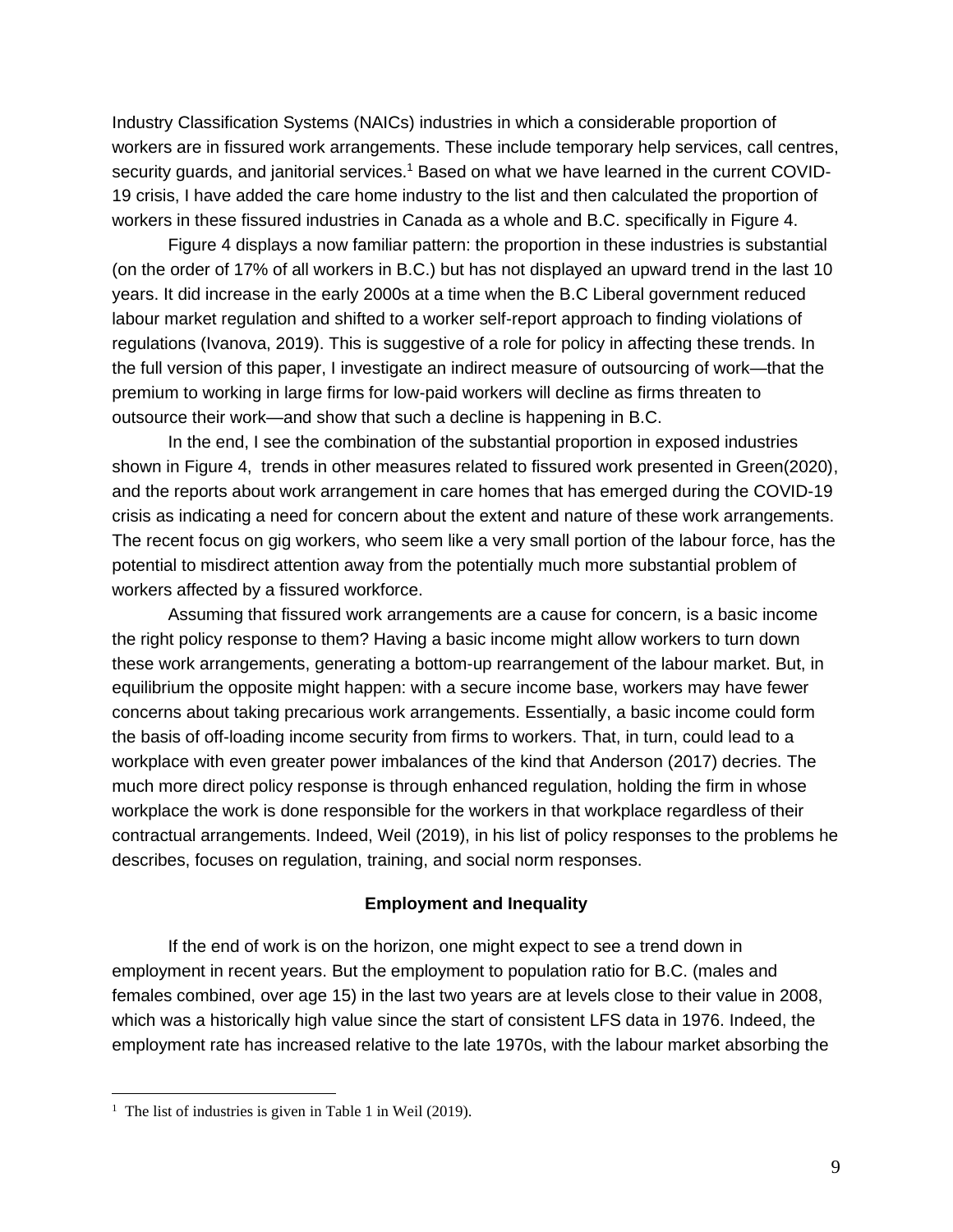increased participation of women. But underlying this overall trend are declines for lowereducated men and women. Figure 5 plots employment and participation rates for male and female high school graduates, age 25 to 54. The employment rate for males in this education group shows a 5 percentage point decline from 1990 through to about 1997 then follows a roller coaster in the last 20 years. The decline in the 1990s is matched with an equal decline in the participation rate. For females, slight increases from 1990 to about 2012 were offset by some declines in recent years so that the long-term pattern is flat. Thus, there is a problem with the level of the participation and employment rates for less educated males but that problem largely emerged in the weak labour markets of the 1990s. For females there is weak evidence of worsening labour market outcomes in the most recent years but overall one would not conclude from this figure that recent technological change is driving a new movement out of work.

Accompanying the participation changes for lower-educated workers has been a shift in the composition of work with the percentage of jobs for 25-to-34-year-olds that are in "routine" occupations (occupations involving repetitive tasks that are seen as being easily replaced with IT related capital) falling from 29% in 2003 to 23% in 2019 (Figure 6). This is exactly offset by an increase in the percentage working in "cognitive" occupations (where more flexibility and non-rote decision-making is required). Thus, the nature of work is changing. But the employment numbers indicate that this has not implied a reduction in work even for the less educated in recent years. And the earlier numbers suggest that this shift is not matched by an increase in the precariousness of work. Moreover, the cognitive jobs that are rising in importance in B.C are the ones that are typically seen as complementary with new IT capital, i.e., the ones that will benefit from technological change. It is possible that the advent of AI will change this claim but, at least in the near future, B.C is shifting toward more technology-resilient jobs. At the same time, the decline in resource jobs is concerning since these have been the source of high-paying jobs for middle and lower-educated workers.

In Figure 7, I plot the Gini coefficient for market income and disposable income for B.C from 1976 to 2018. The Gini coefficient is a measure of inequality that falls in a range between 0 (perfect inequality in which everyone has the same income) and 1 (perfect inequality in which all income goes to one person). The values shown in Figure 7 put B.C. in a middle range relative to other provinces in Canada and relative to other developed economies in the world. The movement from 0.35 in 1976 to 0.42 in 1996 for the Gini coefficient for market income shown here is very large relative to the variation across countries. Market income corresponds to income from all sources other than government transfers and disposable income corresponds to income after adding in transfers and subtracting taxes. The incomes are on an individual basis with family incomes being scaled by the square root of the number of family members to take account of economies of scale in the household.

We can break the 42 years covered by Figure 7 into three broad periods. The first period reaches from the late 1970s to approximately 1996 and is characterized by substantial increases in market income inequality that are almost perfectly offset by taxes and transfers so that inequality in disposable income remains constant. Frenette et al. (2007) show that the mitigating effects of the tax and transfer system arose because of ongoing increases in both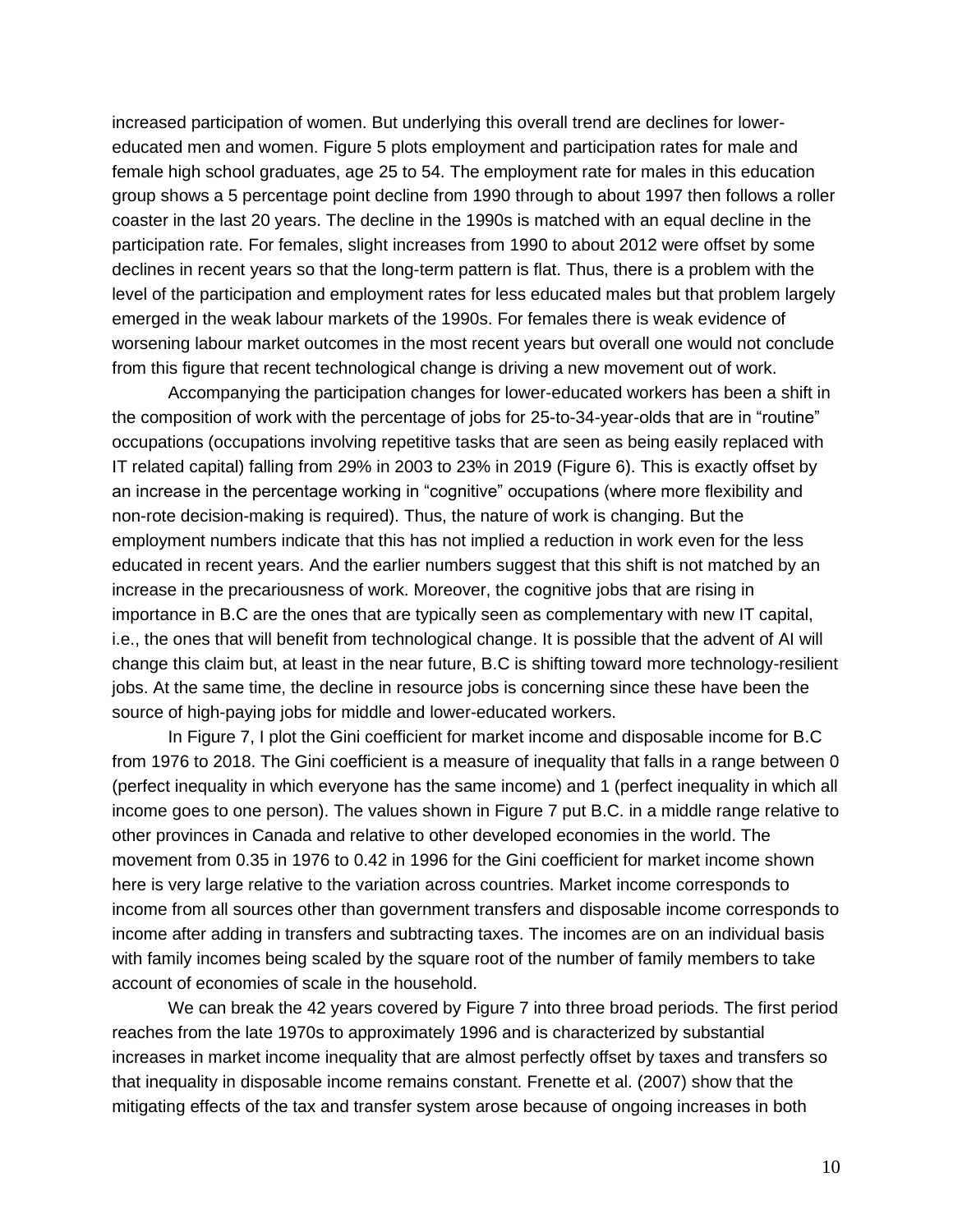transfers and top end tax rates over this period. The second period runs from 1996 through 2002 and is characterized by a continuation of the trend increase in market income inequality. This, though, is the period of major reforms in the Income Assistance (IA) system and the elimination of top-end surtaxes and, as a result, the tax and transfer system ceases to offset the rising market income inequality. Indeed, disposable income inequality rises slightly faster than market income inequality, implying that the tax and transfer changes were inequality increasing—though only mildly so. In the period since 2002, B.C. has experienced a gradual decline in market income inequality with disposable income inequality moving in a parallel fashion. Thus, since the policy changes of the mid-1990s, the system has largely stayed static, neither increasing nor decreasing inequality trends.

It is interesting to compare the time patterns for inequality and polarization with the trends we have seen in elements of work. For both self-employment and part-time work, by far the largest share of the increases that B.C. has experienced occurred before 1996. Unionization rates for males, on the other hand, have been on a long-term declining path that continued until about 2008. Similarly, employment in industries characterized by fissured work increased until about 2008, and the large firm wage premium was on a declining trend until that point. Thus, the move toward precarious work as characterized by self-employment and part-time work happened before the tax and transfer policy changes of the late 1990s and likely reflects shifts in industrial composition away from sectors with more blue collar and clerical jobs. The fissuring of jobs that may well be full time and full year, on the other hand, extends beyond the late 1990s. I am unsure about the starting point of this latter trend but it does include the era in which Canada adopted the OECD Jobs Strategy approach of reducing "passive" transfers and seeking to increase labour market flexibility. In relating this to questions about the potential role of a basic income, it is worth pointing out that the increase in precarity happened in a period with relatively generous and increasing transfers. Thus, reversing the cuts in these transfers through the mechanism of a basic income is unlikely to address the core problem. The coincidence of the major cuts to transfers with other initiatives to reduce labour market regulation makes it difficult to draw conclusions about the role a basic income could play in helping to address the fissuring of the labour market.

### **Declining Labour Share?**

The piece of evidence that may have received the most attention as raising warnings about what technology could be doing to the labour market is the decline in the share of total income going to labour in the U.S. While there has been considerable attention given to the decline in the labour share in the U.S., it is important to recognize that this trend is far from ubiquitous across developed economies. The U.K. has actually experienced and increase in labour share in the last two decades while the labour shares in France and Germany declined but largely in the 1980s and 1990s, with some increases in recent years (Manyika et al., 2019).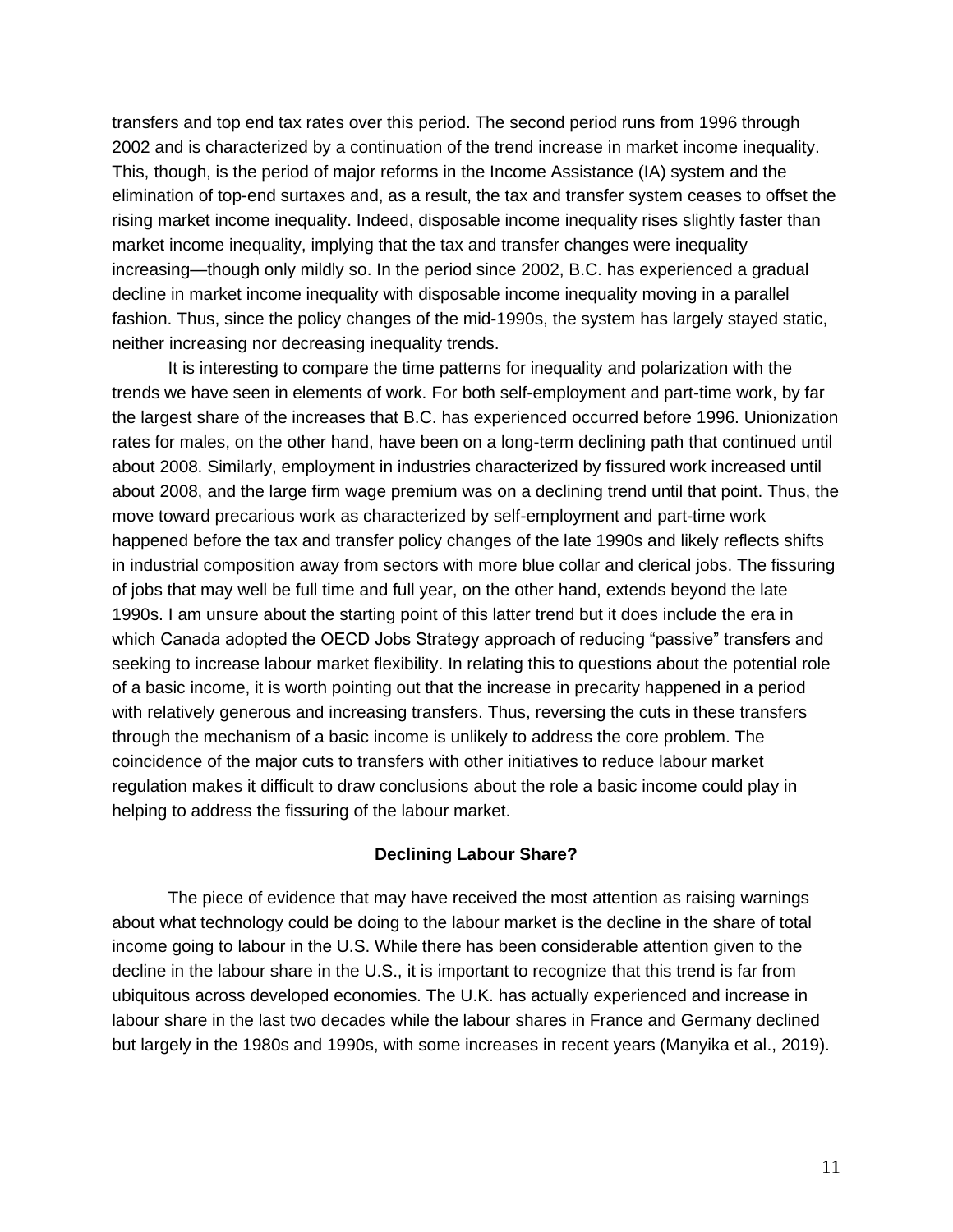In Figure 8, I plot the labour share for Canada for the period 1961 Q1 to 2020 Q1.<sup>2</sup> The longterm pattern can be roughly broken into four periods: a gradual increase from the early 1960s to the early 1970s, rising from about 0.5 to about 0.54; a flat period with considerable variation related to business cycles from the early 1970s to the early 1990s; a period of strong decline from 1992 to 1997; and a period with a gradual decline from 1997 to 2005 followed by gradual increase for the remainder of the period. Several points follow from this figure. First, unlike in the U.S., Canada has not been experiencing a long-term decline in labour share. The current labour share is at approximately the same level as Canada experienced in the late 1960s. More specifically, the labour share has been on a mildly increasing trend for the last 15 years. Thus, arguments that we need to be concerned about work-related means of distribution because of IT-related technological change do not hold water for Canada. Second, the most recent turnaround point in the trend occurs in 2005, which is roughly the starting point of the resource boom that would carry Canada for the next decade. Green et al. (2019) argue that the effects of the resource boom affected wage setting across Canada through bargaining spillover effects, with B.C. a key beneficiary of the resulting wage gains. Third, the period of rapid decline in the labour share between 1992 and 1997 coincides with the timing of other large changes we have discussed—increases in inequality and in part-time work, among others. It is also the period of substantial changes in the Unemployment Insurance/Employment Insurance system and in IA across most provinces, raising questions about the influence of public policies on labour market outcomes.

Plots of the labour share for B.C. and Canada show similar patterns since the mid-1990s except that B.C. experienced more of a decline in the labour share after 2009. However, in examinations of the data by industry, the decline in the labour share in B.C. after the 2008/9 recession is largely accounted for by growing economic rents in the real estate sector. As prices rose, there was both a reduction in labour share in the sector and a shift in its share of total GDP. Since real estate was already a very low labour share sector at the outset of the period, the shift in GDP share in its direction also served to reduce the overall labour share for B.C. Thus, this is not a pattern reflecting, for example, the effects of widespread technological change.

### **Summary of Empirical Patterns**

Three key points arise from the empirical patterns above:

• There is little evidence of a recent shift toward precarious, low-wage jobs for Canada as a whole or B.C.

<sup>2</sup> The Canadian data is from Statistics Canada. Table 36-10-0103-01 Gross domestic product, income-based, quarterly. The labour share is the ratio of total compensation of employees divided by GDP at market prices. Note that the labour compensation series is only for employees. It is common to make adjustments to include selfemployed workers, but we are unable to do that for the whole period. In years when that adjustment can be made, the labour share level is higher but the trend is substantially the same.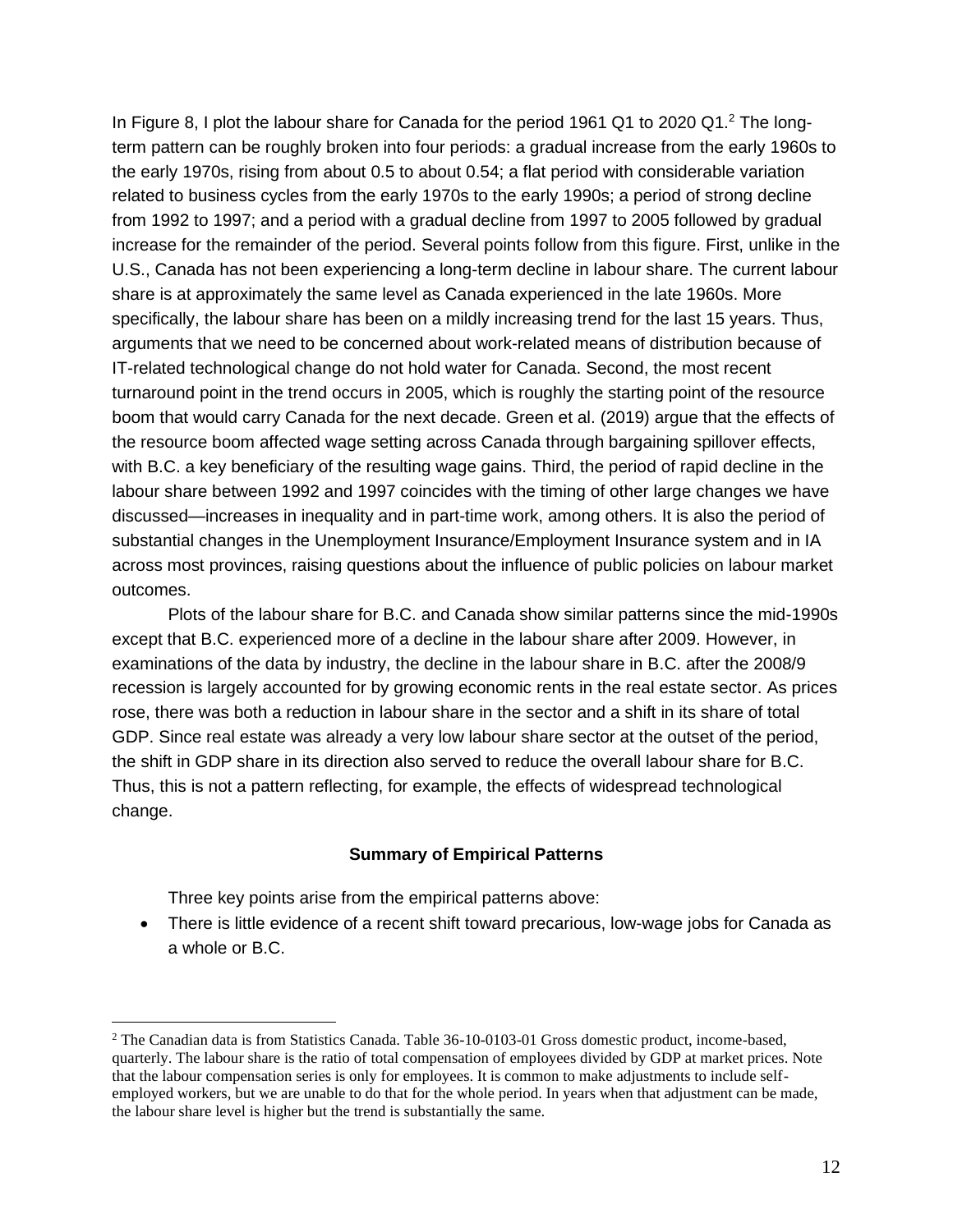- There was a set of substantial shifts that generally were disadvantageous to workers in the 1980s and 1990s (increased inequality, a decline in labour share, reduced labour force participation of lower-educated men, and a lower proportion of jobs that are stable), followed by two decades of stability in these measures.
- Declining unionization and some evidence of an increase in the outsourcing of work in the last two decades indicate concerns for workers in terms of representation and fragmentation of work.

Taken together, these suggest that the immediate question about a basic income as a policy tool is not whether it is needed because of ongoing upheaval in the labour market (because there is little evidence for that) but whether it is the right tool for addressing the deeper problems that emerged in the 1990s and have persisted. Those problems have been resistant to both strong labour markets and various policy approaches in the last two decades.

### **COVID-19 and Near-Term Change**

All of our data to this point is for the period leading up to the onset of the COVID-19 pandemic. The labour market has been severely affected by the pandemic in ways that might alter some of my predictions and conclusions. Figure 9 contains plots of the monthly B.C. employment rate for all workers age 15 and over, broken down by gender and includes data through April 2020. The figure makes evident that the pandemic has generated an unprecedented drop in employment—much larger than what B.C. experienced in either the early 1990s recession or the 2008/9 recession. It is by now well-known that much of the drop loss in the pandemic has occurred in the retail, food, and accommodation sectors, all of which are low wage and low job security industries (Lemieux et al., 2020). As a result, the percentage of employment that is full time and permanent has risen from 62% in 2019 to 69% in April 2020 for males and from 55% to 62% for females. Thus, measures of stability have risen among those who kept their jobs, but this highlights the fact that part-time, contract, and self-employment work really are precarious since it is the workers in those jobs who are most likely to lose their jobs in a crisis.

For those who continued to work, adjustments to COVID-related challenges have been in the direction of working from home and in ways that make considerable use of technologies such as Zoom. Statistics Canada included questions on these adjustments in the April LFS and found that 12 million Canadians were employed and working at least half their normal hours per week in the April survey week. Of those, 5.0 million worked most of their hours at home, which included 3.3 million who did not normally work at home. The ability to work from home varied widely across sectors, with the low-paid accommodation services industry having only 8.4% of workers working from home while the high-paid professional, scientific, and technical services sector had 75.5% of its workers working from home. (Statistics Canada, 2020). This differential ability to work from home is reflected in the employment loss numbers by sector.

As we have seen, years and years of claims and predictions that more people would work from home and the standard job is or will soon be dead do not show up in the data before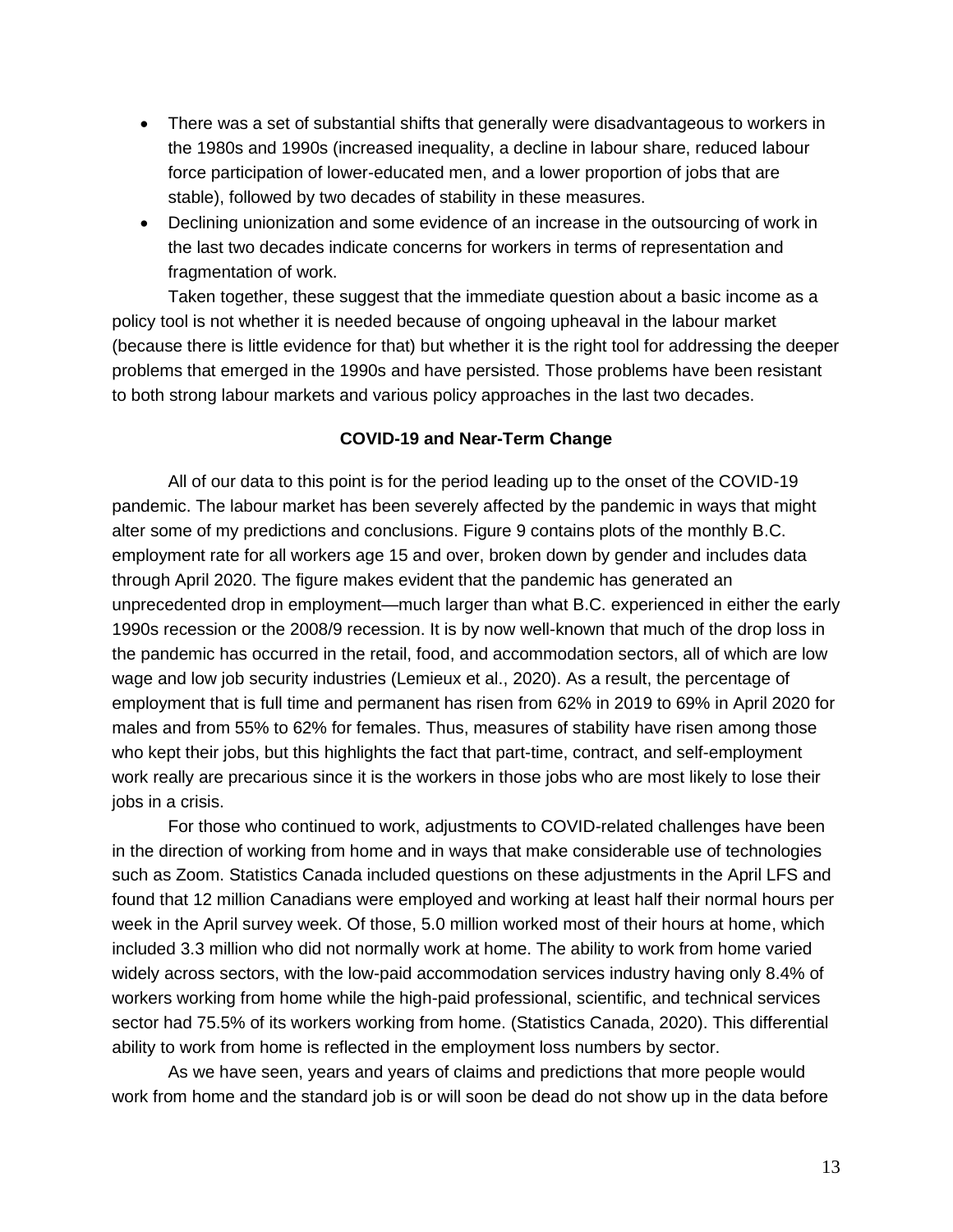the pandemic. It is possible, though, that widespread experience with working from home will provide a shock that will move considerable numbers of workers to a new work arrangement that includes working from home. That work might be more like gig work in form—more project based and less stable. It is too early to be sure yet what is coming, but the possibility that work will shift in this direction is definitely real. Whether this would imply a need for a basic income in response is not clear. The most direct response would seem to be adjusting labour regulations to address issues like the rights of workers to turn off their computers and take breaks during the day.

#### **Looking to the Future**

Of course, it is possible that the short-term prognosis shows limited changes in the labour market but the longer-term situation is much different. We could, in fact, be in the equivalent of what Robert Allen termed *Engel's pause,* the period from 1800 to about 1840 when workers in England did not share in the benefits of the first Industrial Revolution, instead experiencing a period of stasis in wages (Allen, 2017). There is no doubt now, as then, that technological change will have real effects on work and pay (e.g., Groshen et al., 2018, predict a 0.1 percentage point increase in the U.S. unemployment rate as a result of autonomous vehicles over the next 30 years). The question is whether what is coming in the longer run will involve lower wages and precarious or no work versus rising wages and a sharing of the benefits of technology through work.

In a situation such as ours in which we do not appear to be currently on a trend to lower employment, stable work, wages and labour share, we cannot use projections of current trends to predict what would happen if technologies such as AI substantially alter much of how work is done. Instead, we need to turn to models of technological change and the labour market. As many of us have learned from mathematical models of the progression of the coronavirus, models in this situation are not about accurate predictions of the future. Rather, they are about employing logic to understand the limits of what might happen. The limits the models indicate, of course, depend on the assumptions underlying the models. The question, then, is whether under reasonable assumptions about new technologies, production, and the labour market it is likely that we will witness a future with little or no work and a low share of the total value of production going to labour? Or, put in the opposite way, how extreme would our assumptions need to be in order to fit with such a dire future?

Our starting point is a standard analysis in which the output in an economy is produced using combinations of capital and labour, with the set of feasible combinations determined by the current state of technology. So, for example, at the outset of the Industrial Revolution, there were combinations of workers and capital that could be used to produce, say, wool or transportation. Improving the level of output by having some of the materials measured and cut very precisely through the use of lasers and computers was not in the feasible set. Later, inventions shifted the feasible set to include those options. One can think in terms of a set of available recipes that involve combining labour and capital to produce output. Economists call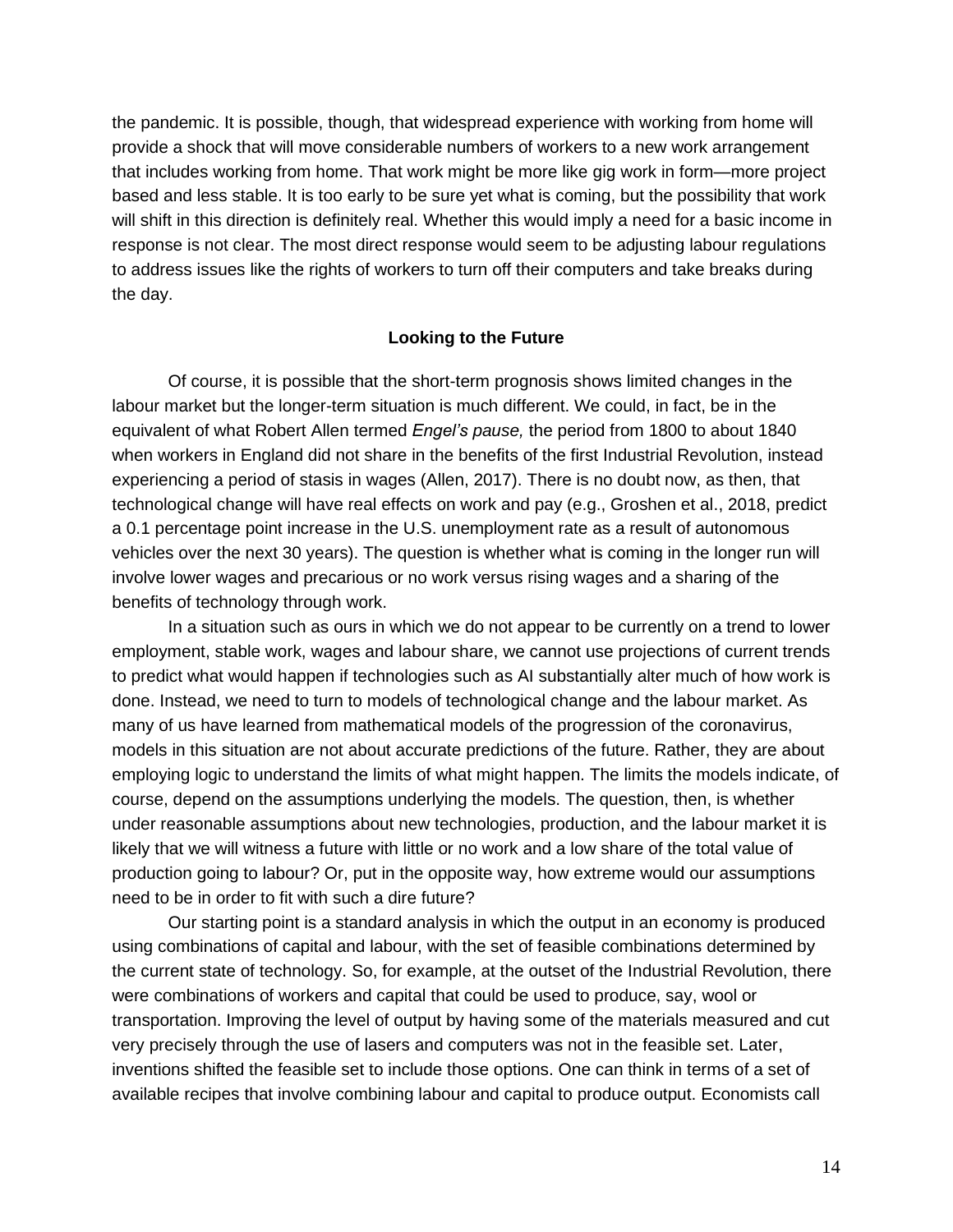that set of recipes the production function. To make progress on our predictions of possible futures, we need to make some assumptions about the form of the production function and the supplies of capital and labour. Perhaps the most common assumption about the production function in the long run is that it is constant returns to scale (CRS). This means that doubling the inputs (capital and labour) doubles the output. The alternatives are decreasing returns to scale (DRS) and increasing returns to scale (IRS) production functions. Decreasing returns to scale means that doubling the inputs in the economy leads to a less than doubling of the output. This happens if there is another input to production that is fixed in supply (e.g., land). In that case, as we increase the amount of labour and capital but they are forced to work in ever more constrained land spaces then the resulting increase in output would be constrained. With increasing returns to scale production, there is something like a virtuous circle in which using more of the inputs leads to even greater increases in output. Economists tend to see both DRS and IRS as implausible in the long run—so far, technology has been able to find (eventually) a way around the constraining effects of inputs that appear fixed in the short run, on the one hand, and, on the other, IRS would imply explosive growth that we have never seen.

So, if we assume the production function is ultimately CRS, what does that imply for our predictions? We need to bring in assumptions about the supply of capital and labour and the nature of technological change to make more progress. First, economists typically assume that capital is perfectly elastically supplied in the long run. That means that if demand for capital goes up, eventually enough new capital will be created in response to drive the price of capital back down to a fixed, long-term price. On the other hand, labour is assumed to be fixed in the long run—assuming, for an economy like B.C., we do not simply open the immigration doors and let anyone enter at will, we cannot create any amount of labour we might want in the long run.

Finally, we need to make an assumption about how technological advances shift the production function. The simplest way to discuss this is to see technological advance as allowing more output with the same amounts of capital and labour. At its most general, the technological change makes both capital and labour more productive. The questions we are interested in come down to asking whether it is possible for an economy to have increased productivity of this type but at the same time, to have labour lose out in terms of the average wage and its share of the total value of what is produced. In the context of our production function, that is what AI doomsayers are predicting for the future and what forms the basis for calls for moving to a basic income to replace (declining) labour earnings as a way to distribute the value of what is ultimately produced.

It is important, at this point, to differentiate between short- and long-run time frames. We can define the long run as the time horizon over which new capital can be created to match demand. That is, in the long run, the price of capital will revert to its fixed level. But, as Caselli and Manning (2019) point out, if that is the case then the added returns to the increase in productivity arising from technological change must go to the factor that is fixed in the long run: labour. Put in another way, if there are multiple types of labour (delineated, for example, by skill level) then at least one of those types must benefit from the increase in productivity. There could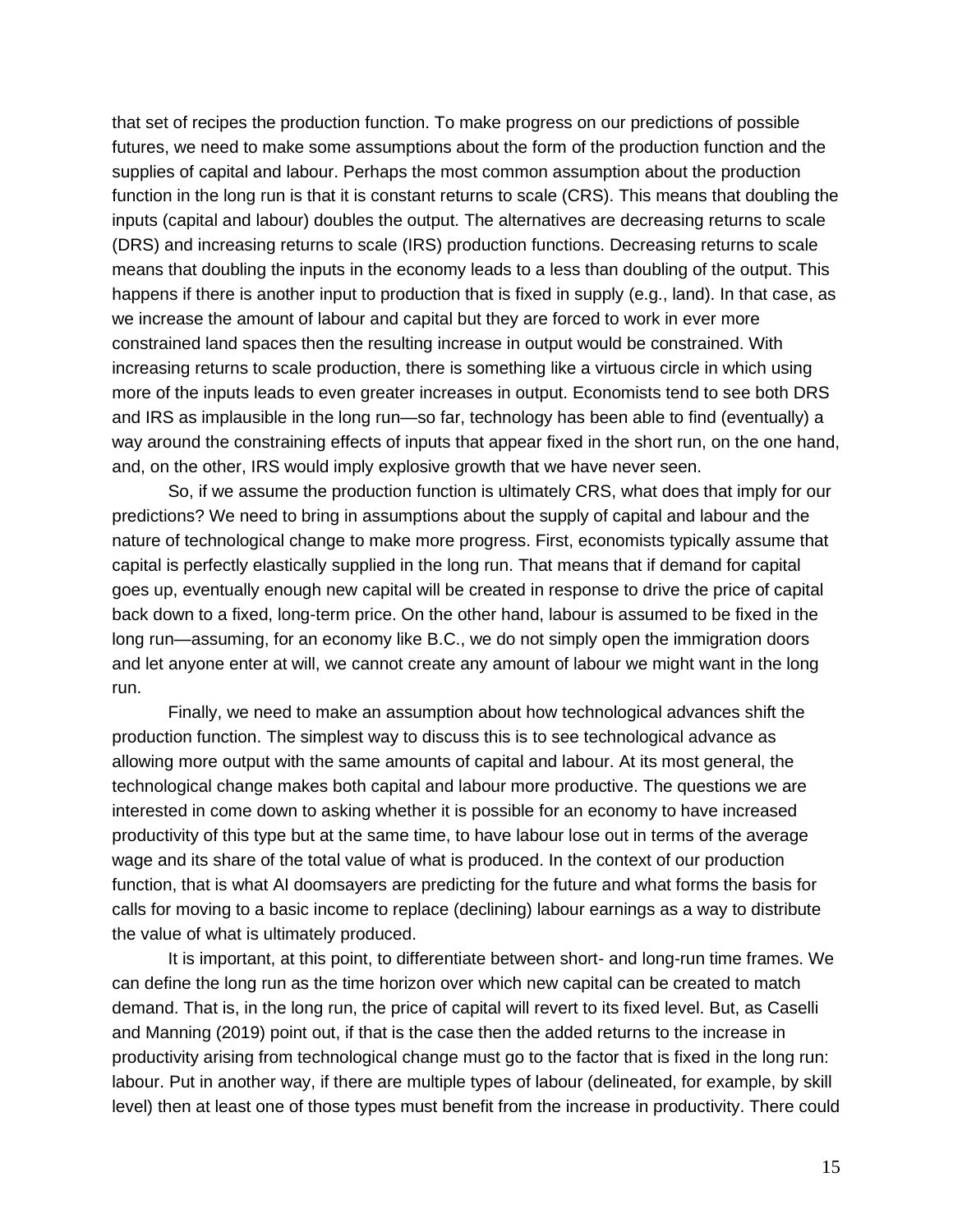well be types of workers who are losers. Indeed, it is possible that the majority of workers could lose even though, on average, labour gains. But Caselli and Manning point out that this is a question that we are used to, a question of redistribution through taxes and transfers, not a technologically determined end to work that requires a completely different policy solution.

In the short run, with a scarce amount of capital, it is quite possible that the returns arising out of the increased productivity coming out of the innovations will go to capital more than labour. That is, in the short run, one would expect any inequality issues to be even worse and it is certainly possible that labour could be absolutely worse off. In the longer run, the logic says that the high returns to capital will incentivize the creation of more capital, driving capital's return down. As that new capital chases the labour it needs to work with, wages will rise. This is one way to characterize what happened in the second stage of Britain's Industrial Revolution and in other economies in the long boom after World War II. But, to very loosely paraphrase Keynes, we live in the short run. So, again, the question is not whether technological change is wiping out employment but what policies we need in place if, in the near future, inequality worsens further because capital is able to take a disproportionate share of returns to new innovations.

The conclusion that labour will not lose out in the long run is ironclad within the confines of the model we have set out so far. But that model faces a number of criticisms and we need to investigate whether any of them are sufficient to overturn the core reasoning presented so far. Perhaps the most visible critique comes in Thomas Piketty's book, *Capital in the Twenty-First Century*. Piketty works within the same production function and optimizing firms paradigm but argues that the return to capital has stayed stubbornly high over the long run in spite of accumulation of capital. In other words, the mechanism that would result in labour managing to get its share of increased productivity over the long run is not actually at work. He argues, instead, that the elasticity of substitution between capital and labour is so high that even as technological change reduces the cost of capital, firms shift so dramatically toward using capital and away from labour that the overall share going to capital rises. The natural working of the capitalist economy leads to ever increasing capital share. If this is the description of the future then a basic income could be a useful redistributive tool—funded, according to Piketty's recommendation, with a wealth tax.

Piketty's analysis has been criticized on a number of fronts. One is that the high elasticity of substitution between labour and capital that his explanation requires does not appear to be present in the data. A second is that the high and persistent returns to capital he discusses come not from returns on regular working capital but on housing. This is quite a different mechanism to the one he proposes. The issue is not the natural working of capital accumulation and implementation within a competitive economy but rising economic rents to land and other fixed factors (Rognolie, 2015). In a similar vein, Barkai (2018) presents evidence for the U.S. that the share of income going to capital as well as labour have been decreasing and that it is the share of income going to economic profits (returns over and above what would be obtained in a truly competitive economy) that has been on the rise. In either case, attention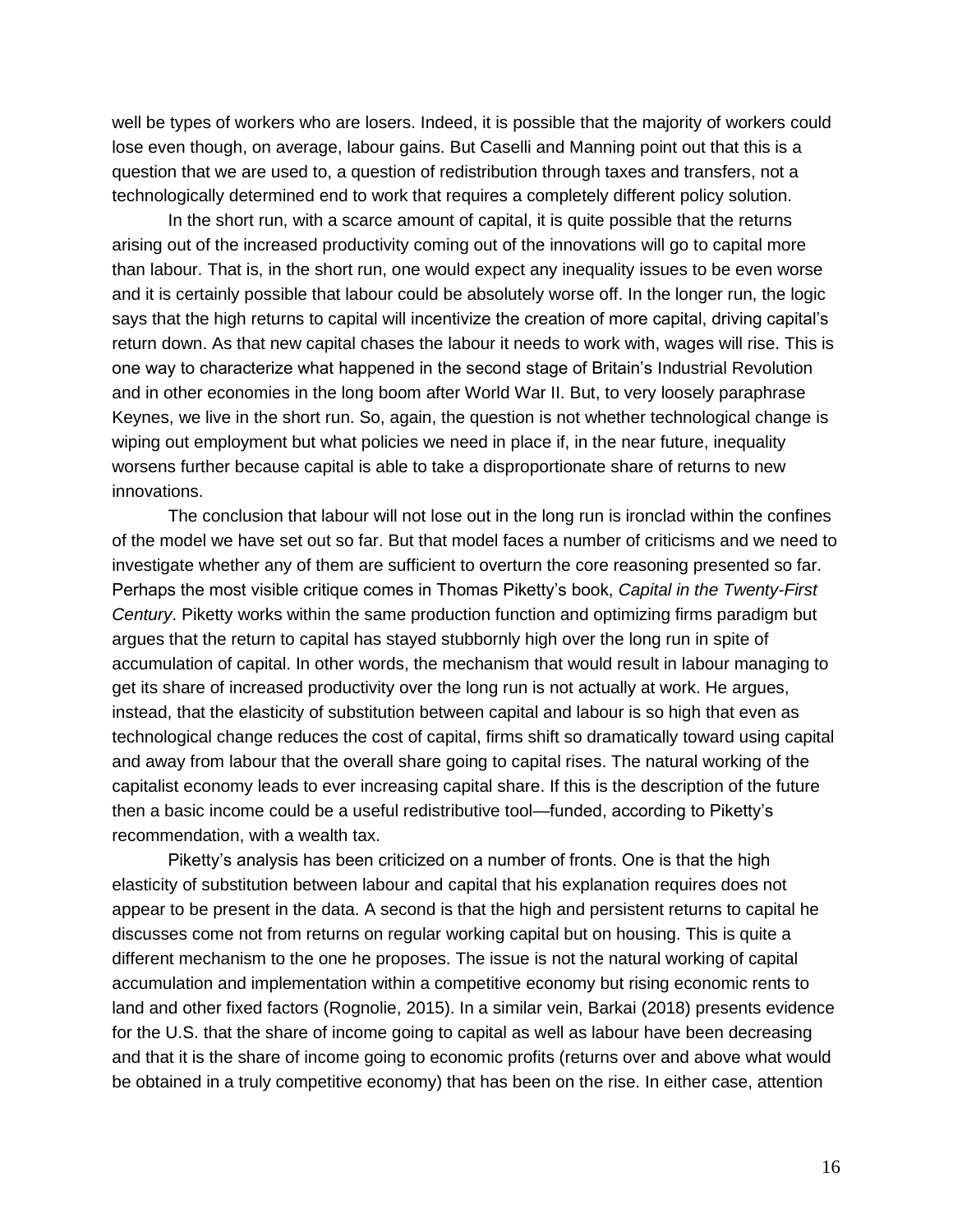shifts from an inevitable rise in capital share and decline in labour share to questions about imperfect competition and concentration in the goods market (Steinbaum, 2017).

This is a second main line of critique of our original model—that it relies on fundamentally competitive market forces. Caselli and Manning (2019) argue that imperfect competition in the goods market (measured by the markup of prices above the marginal cost of production) will not alter their main conclusion as long as those markups are not changing over time. Some of the returns to production go to these excess profits but that share stays constant as the other forces of capital accumulation and labour reallocations play out. Technological change only inevitably leads to declining labour share if it also inevitably leads to greater and greater market imperfection—a concentrating of market power in fewer firms. There are some claims made along these lines. Indeed, this is the line of argument underlying Autor et al.'s (2017) investigation of the impact of superstar firms on rising inequality and declining labour share in the U.S. But, as we have seen, even in their own calculations this force explains a small part of the decline in the U.S. labour share and Gutierrez and Philippon (2019) argue, in contrast, that this concentration is not actually happening. Instead, there may be reasons to be concerned that concentration is happening for political economy reasons, with big firms using lobbying power to form barriers to entry and protect their excess profits. Whether this is an inevitability given our political systems is an important question, but it is not an inevitability arising out of technical change.

Regardless of the source of any increases in business concentration, the question for us is whether a basic income is part of the tool kit one needs to address this problem or whether the real answers lie in competition policy and, possibly, limitations on lobbying in order to reduce the ability of firms to concentrate and keep power. It is worth re-emphasizing as well that these are largely arguments based on U.S. data and trends. The fact that Canada has not seen a decline in labour share over the last 15 years is reason enough to question theories that are built on a claim that labour share is declining and will continue to do so into the future.

An alternative criticism of the standard model of technological change and labour markets raised by Acemoglu and Restropo (2017) is that the characterization of technological change as a force that raises the productivity of all factors of production is inaccurate. They, instead, set out a model in which technological change can take two forms: increased automatization of existing tasks (creating new forms of capital that substitute directly for labour) and the creation of new tasks (in which labour has a comparative advantage). Thus, not all innovation is beneficial to worker productivity. Some—the automatization ones—directly reduce employment and wages. Thus, if innovation took the form of exogenously arriving automatization technologies such as robots, then we would expect to see the kinds of dire outcomes that some predict. But Acemoglu and Restropo argue that once one places the two kinds of innovation in a wider context in which innovation is an economic decision that responds to incentives then the future looks less dire. In that case, when labour costs are high, firms have an incentive to create automatizing technologies, but regular decreasing returns to activity will mean that eventually it will pay for them to switch to the second type of innovation—creating new products and approaches. Historically, the latter types of innovations have always come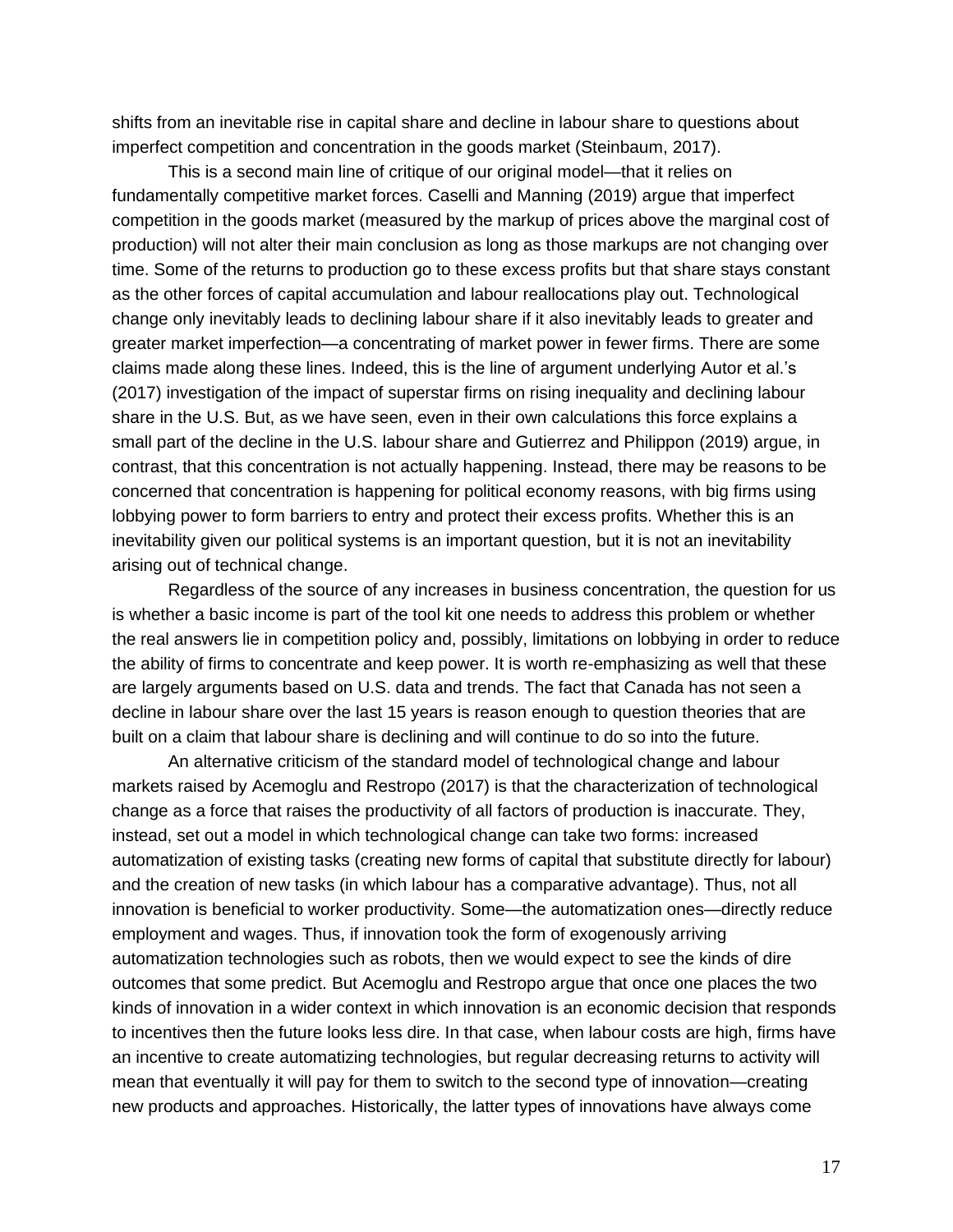with demands for new types of trained labour. Thus, in the long run, they arrive at the same place as Caselli and Manning (2019) with labour as a whole not losing share but a potentially very unequal distribution of rewards as the workers who are being replaced by robots are different from those whose skills complement the new technologies of the second type. Again, though, the short run (in this case, the time period before the focus of innovation can shift) could be worse than this with respect to both inequality and total share going to workers. It is worth looking back at the figure showing shifts in major occupations categories in the last 20 years (figure 6). That figure shows only very moderate growth in the top, cognitive occupations. This fits with the argument in Beaudry et al. (2016) that the pattern of increasing demand for cognitive skills that seemed to be occurring up to 2000 stalled or even reversed after that. Here, as in our earlier investigations, the point is that the future may hold substantial shifts toward more demand for more skilled workers and, with it, increasing inequality, but that trend is not going on now.

Two key points arise from Acemoglu and Restropo's (2017) discussion. The first concerns comparative versus absolute advantage. Workers do well in the long run in all of these models because they have a distinct role—they are always able to do some tasks relatively better than machines. But what if machines can do everything we can do but much better, i.e., they are perfect substitutes for humans but with much lower costs? This is one scenario in Acemoglu and Restropo's framework in which there can be an end to human work. Our assumptions on whether IT capital can take over all human tasks come partly from what engineers foresee as possible. In this realm, there is considerable disagreement. For computers to be better at all tasks than humans would require them to be able to make flexible, adaptive decisions like humans can. It would also require them to be able to substitute for the intangible essence of human interactions. This all may be possible, but it is far from certain; there are scientists who insist computers can take over these tasks and will do so in the next few decades and others who argue it will not be possible in the foreseeable future.

In trying to assess which side is more likely to be right, I think it is worth considering the example of psychotherapy. In principle, machine learning with a whole list of inputs on the background of the patients and what therapeutic approaches were tried with each could predict the best approach for each individual. But there is a literature in psychotherapy that argues that the best predictor of good outcomes is the therapeutic connection between the practitioner and the patient (Ardito & Rabellino, 2011). If we think of this in regression terms (a sophisticated version of which is, in very broad terms, the approach that the machine learning algorithms use) with the patient's outcome as the dependent variable, what these studies argue is that the set of patient-doctor fixed effects soaks up most of the variation and very little is left for the indicators of the specific therapy being used. But what the algorithms can use in their prediction is those latter indicators. The human connection is unlikely to be something machine learning can predict, and even if it could, it would not eliminate and could not replace the need for that connection. In this example as in many others, new technologies are likely to complement rather than replace human actions. To the extent that the latter assessment is correct, there will always be a role for human workers. The problem is that if that role is built on the ineffable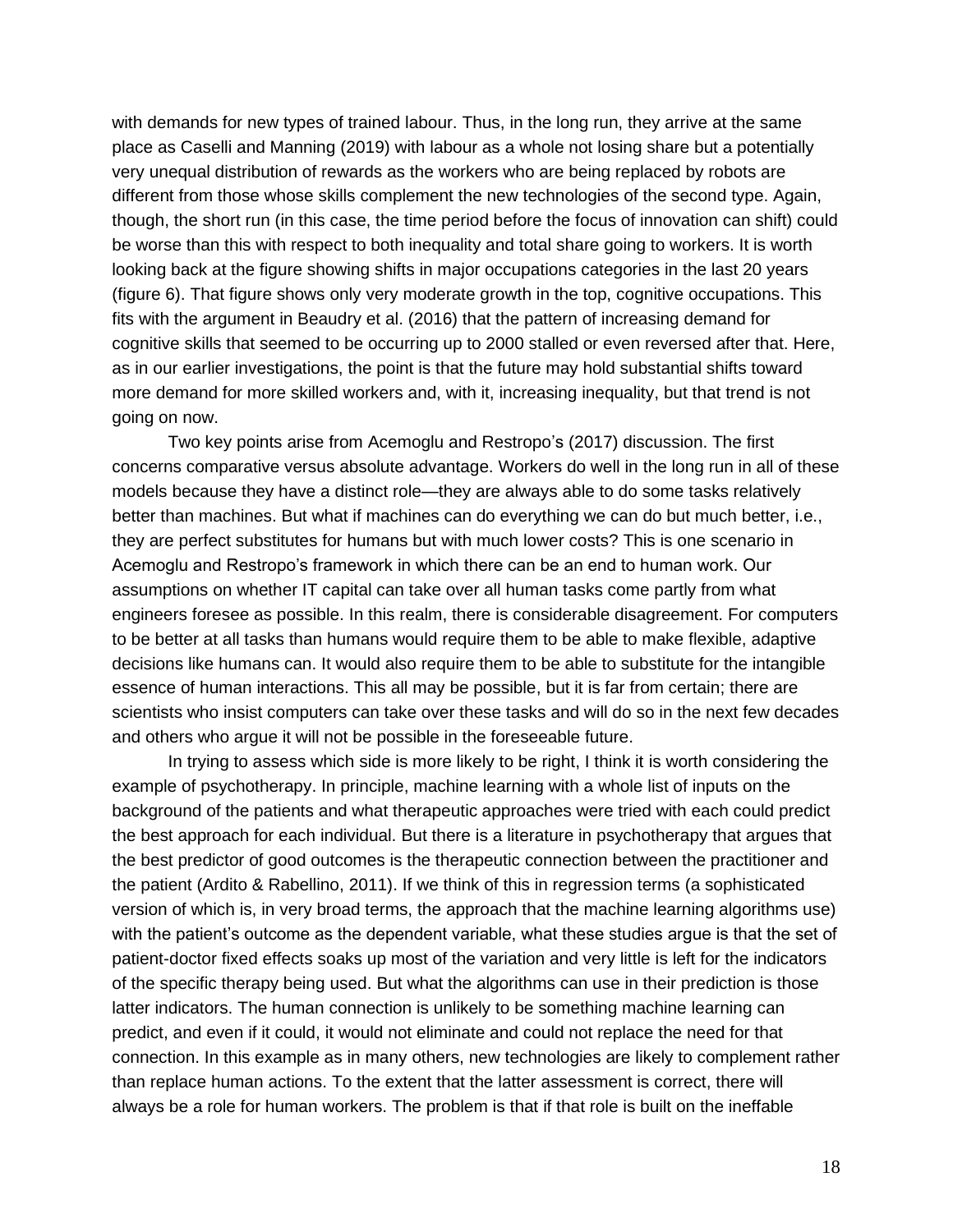quality of being human then wages could fall to low levels because that is a quality we all have and so the supply of it will be large.

The second point underlying Acemoglu and Restropo (2017) and Caselli and Manning (2019) is that reactions of firms and workers in the market matter for the path of technological change and its impacts. This is true in two senses. The first is that there is a huge distance between an invention being technologically feasible and it being actually implemented in the economy. The fact that our smartphones are produced using low-wage labour rather than robots is a case in point. It is surely possible to design (or at least conceive of designing in the near future) an entirely automated production process for smartphones. The fact they are not produced this way speaks to the relative costs of factors of production. It may be feasible to produce them in a fully automated manner, but it is cheaper to produce them with labour. This insight that the implementation of existing inventions depends on incentives in the economy can lead to implications that would be surprising in the context of a simpler model in which new technologies are implemented exogenously. For example, increasing the education level of the workforce can lead to increases in inequality as firms shift toward technologies that are more complementary with skills, effectively leaving unskilled workers behind (Beaudry & Green, 2003; Blundell et al., forthcoming).

Markets are also important in steering innovation. Inventors themselves respond to incentives and so will tend to focus on creating new technologies that either work with increasingly abundant factors (Acemoglu, 1998) or with factors that have become more expensive (Allen, 2017). Again, this can lead to implications that are different from those in simpler models in which innovations arrive exogenously. The key point, though, is that new technologies do not fall from the sky and our economic future is not technologically determined. That there are engineers who can conceive of and even create stunning new inventions does not imply that those inventions will rule the future of work. That both innovation and implementation of innovations are affected by incentives means that there is scope for policy to affect the path of technology. Frey (2019) raises this as a point of concern, worrying that fear of technology will lead us to implement policies that will cripple future innovation.<sup>3</sup> For us, the question is how a basic income would interact with these forces. Innovations are developed and implemented endogenously in response to prices in the economy. A basic income would alter those prices and thus affect innovation. For example, by supporting workers' demands that increase the cost of labour it could push firms toward greater automation and what Acemoglu and Restropo (2019) call the "wrong kind of AI." It might also raise demand for consumption goods that are more likely to be consumed by lower-income families, generating a derived

<sup>&</sup>lt;sup>3</sup> It is interesting to note that Frey is one of the authors of a famous study that has often been used as the basis for claims that technology will cause the demise of work. In his book, he takes a much different stance, stating, "What's more, as the historical record makes abundantly clear, fears that work will disappear have always turned out to be false alarm. If we think that this time is different, we should at least be able to explain why. Yet when we look at previous episodes of automation anxiety, like those of the 1830s, 1930s, 1960s, and 2010s, it is striking how much technology has advanced, but how little the debate has progressed. When I was researching this book, I struggled to find a single argument for why this time should be different that had not been made in earlier debates about automation" (Frey, 2019, p. 330).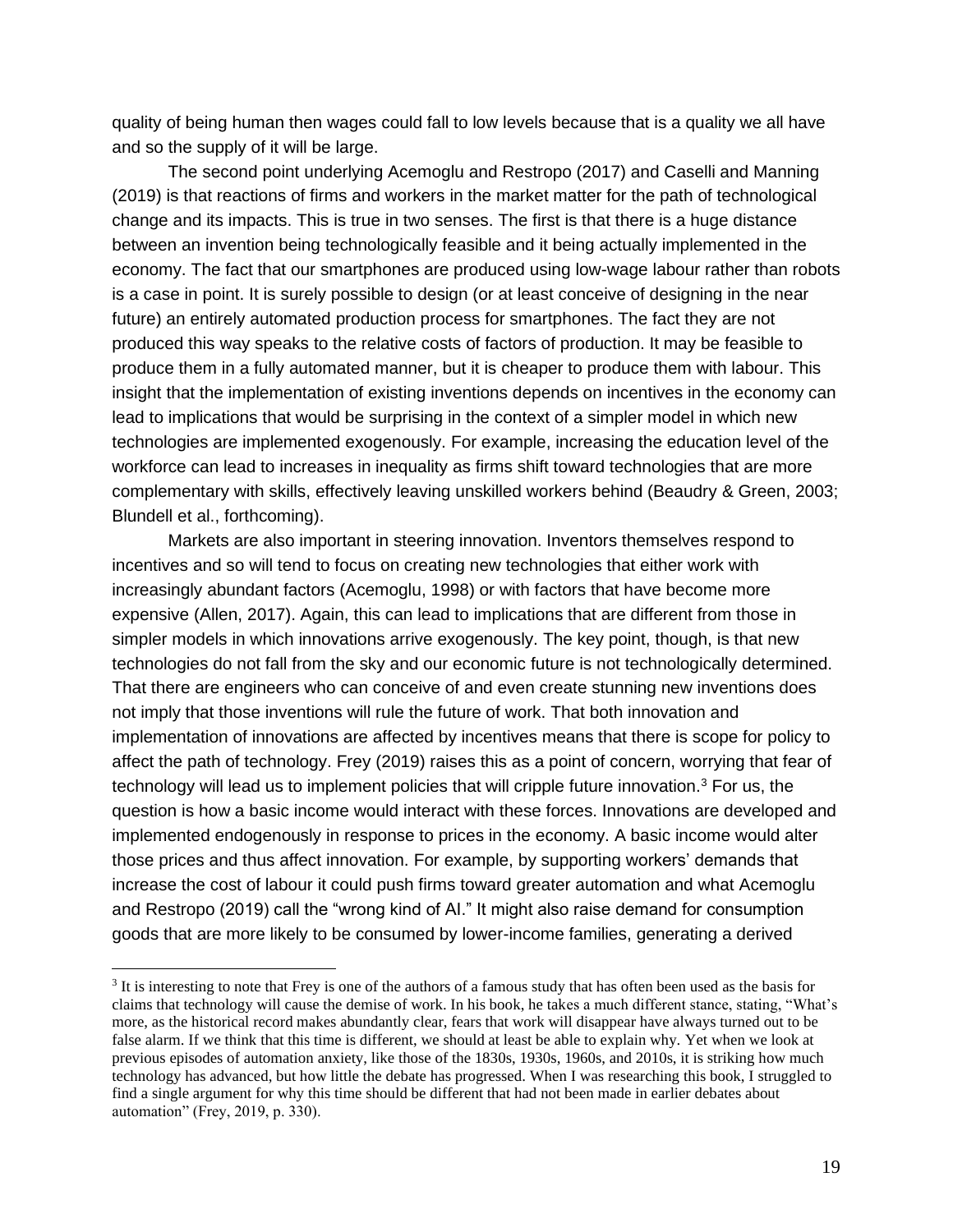demand for innovation those types of goods. The impact of a basic income on labour costs is the subject of a different part of our overall basic income project. The implications for innovations in new goods is beyond our ability to peer into the future.

In the end, I think a reasonable interpretation of the theoretical literature on new technologies and the labour market point to a set of useful conclusions. First, our future is not technologically determined. Creating policies based on a predicted future in which technology inevitably eliminates work is, in my opinion, a mistake. Second, putting aside issues of concentration of firm market power, it is reasonable to predict that labour as a whole will actually do better in terms of wages and employment in the future because of innovation. Third, though, there are good reasons to believe that innovation will contribute to increased inequality, though a new, increasing trend in inequality has not, so far, emerged. Fourth, questions of concentration of market power are important and, left unchecked, could imply worse futures for workers. In B.C.'s case, the importance of economic rents in the form of returns on residential land in the Lower Mainland is a key point of breakdown in the competitive allocation of the output of the economy that has arisen at several points in our discussion. Since these are true rents, taxing them is an economically efficient policy because by their nature their allocation is separate from the efficient functioning of production in the economy. This is quite a different conclusion from one based on finding funding sources in the context of an economy in which work and production are being mainly determined by AI and other technologies that are arriving exogenously.

#### **Conclusion**

In this paper, I examined trends in the Canadian and B.C. labour markets with a focus on the question of whether those labour markets are heading for a future with either no jobs or polarized jobs with a few high-paying jobs and many low-paying jobs. Current trends do not point to such a future in the near term. Most tellingly, the proportion of jobs that are permanent and full time has been almost unchanged over the last 20 years. Matching that is a lack of movement in the proportion of employment that is own-account self-employment, part-time work, short tenure jobs and contract work. Further, employment rates, the level of inequality, and the share of income going to labour are all quite stable in B.C. over the last 10 to 20 years. In addition, an examination of the economic theory related to technological change and the labour market indicates that only under very extreme assumptions would we expect to see a future with no jobs and/or a declining share of income going to labour. Thus, there is simply no basis for a claim that we need to adopt a basic income because paid work will cease to be a viable mechanism through which to distribute the proceeds of society's production.

This does not at all mean that there are no problems with the labour market. Inequality and rates of non-standard work may be stable, but they are stable at high levels by historical standards. Both rose sharply in the 1980s and first part of the 1990s, with part-time rates for young people rising particularly strongly. In addition, there is reason to believe that worker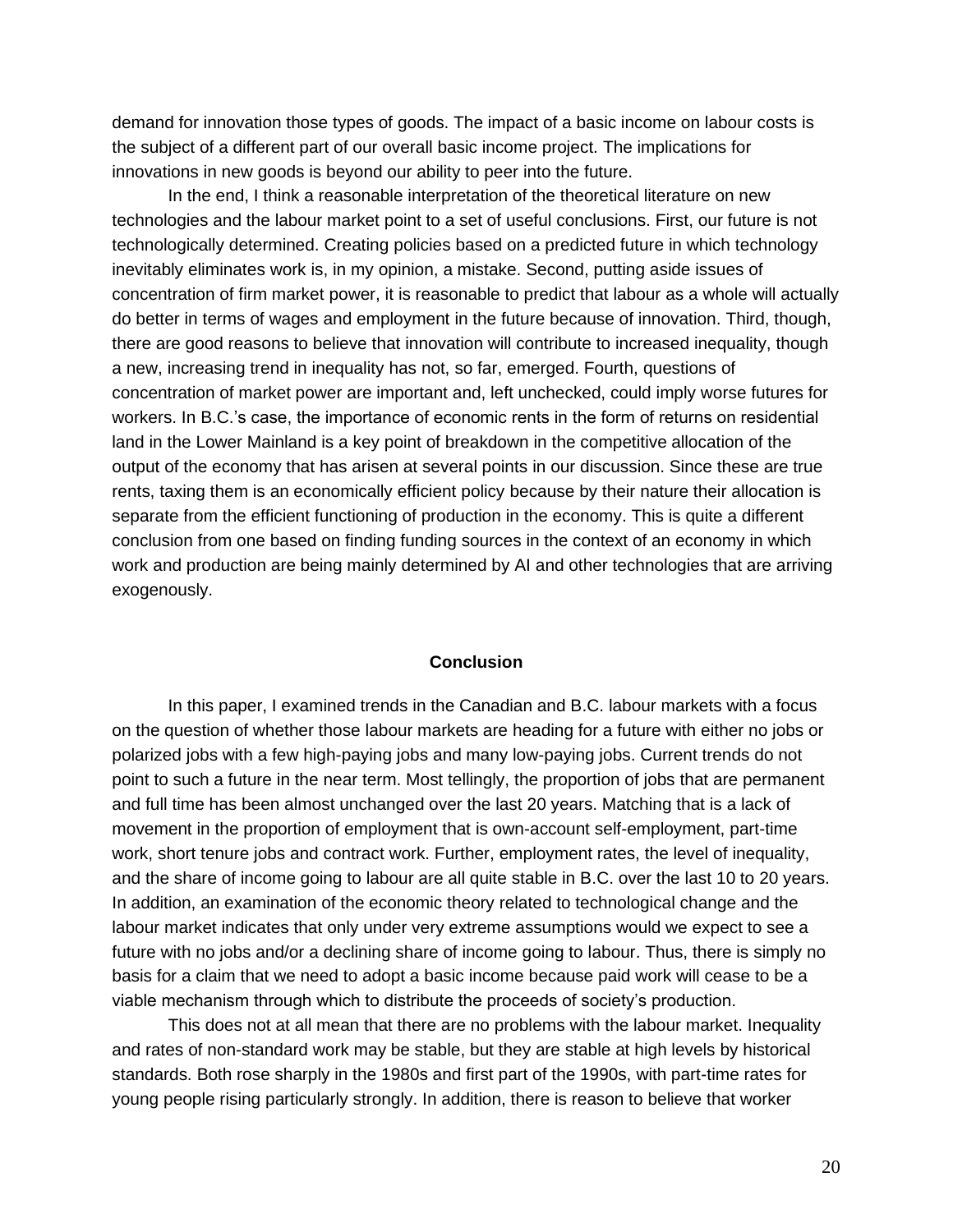agency in the workplace declined in the same period, with the trend continuing well into the 2000s. This is reflected in the fall in unionization, especially in the private sectors, and signs of the rise of fissured work, where intermediary firms separate workers from the final demander of their services, resulting in lower wages and poorer working conditions. The relevant question about a basic income then turns out to be whether it could be a useful part of a set of tools to address these longer standing problems rather than whether it is needed because work as we know it is ending. On one side, one might make an argument in favour of a basic income because something new seems to be needed. Levels of inequality and precarity of work have proven robust to two decades of policy change and relatively strong labour markets. Perhaps something radically different is needed. On the other side, those two decades of policy have not included serious attempts to reform labour regulation. Labour regulation and policies that deal directly with the nature of work and pay would be the most direct route to addressing the longstanding problems—policies such as ones that place responsibility for work conditions and pay on the final user of labour services not an intermediary. Of course, this is not an either-or: a combination may be the best approach. There are claims that a basic income would increase worker bargaining power and allow workers to demand improvements in work arrangements. I don't think we could rely on that approach alone. The route from increased worker income to something like reducing the use of intermediary firms is just too indirect. I also worry that backstopping income at a low level could have the opposite effect, allowing firms to take even less responsibility for providing a decent income as workers take advantage of the backstop to, say, look for more part-time hours. To the extent such a shift in the desired form of work is a choice, it is potentially good but we need also keep our eye on its implications for work arrangements in the part of work done in the paid labour market. This means that any move to a basic income would have to be accompanied by serious reform to labour market regulations so that worker interactions with firms are on a sound footing whatever other sources of income they might have.

It is worth noting that part of the reason there has been a rise in concern over decreasing labour share and increasing inequality is because those trends are ongoing in the U.S. We naturally hear about them and, in the absence of other evidence, conclude that the same must be happening here. Canadian data says this is not the case. Why the difference? I believe that a key reason has been the strong performance of the resource sector from the early 2000s to a few years ago. That allowed for good job opportunities the effects of which spilled over into other sectors and other parts of the country (Green et al., 2019). The slowdown in that sector means we need to watch for the onset of problems of the type in the U.S. But it also means that our strong resource base provides a foundation on which we can build for the future. It provides us some elbow room to get the issues of labour regulation right. One other difference for B.C. has been the substantial role played by rising real estate prices in determining the overall labour share. Because those price increases correspond to economic rents—returns on a factor that are not in return for an efficient choice in the market—they can be taxed without damaging the efficiency of the economy. This is a fundamental tenet of public finance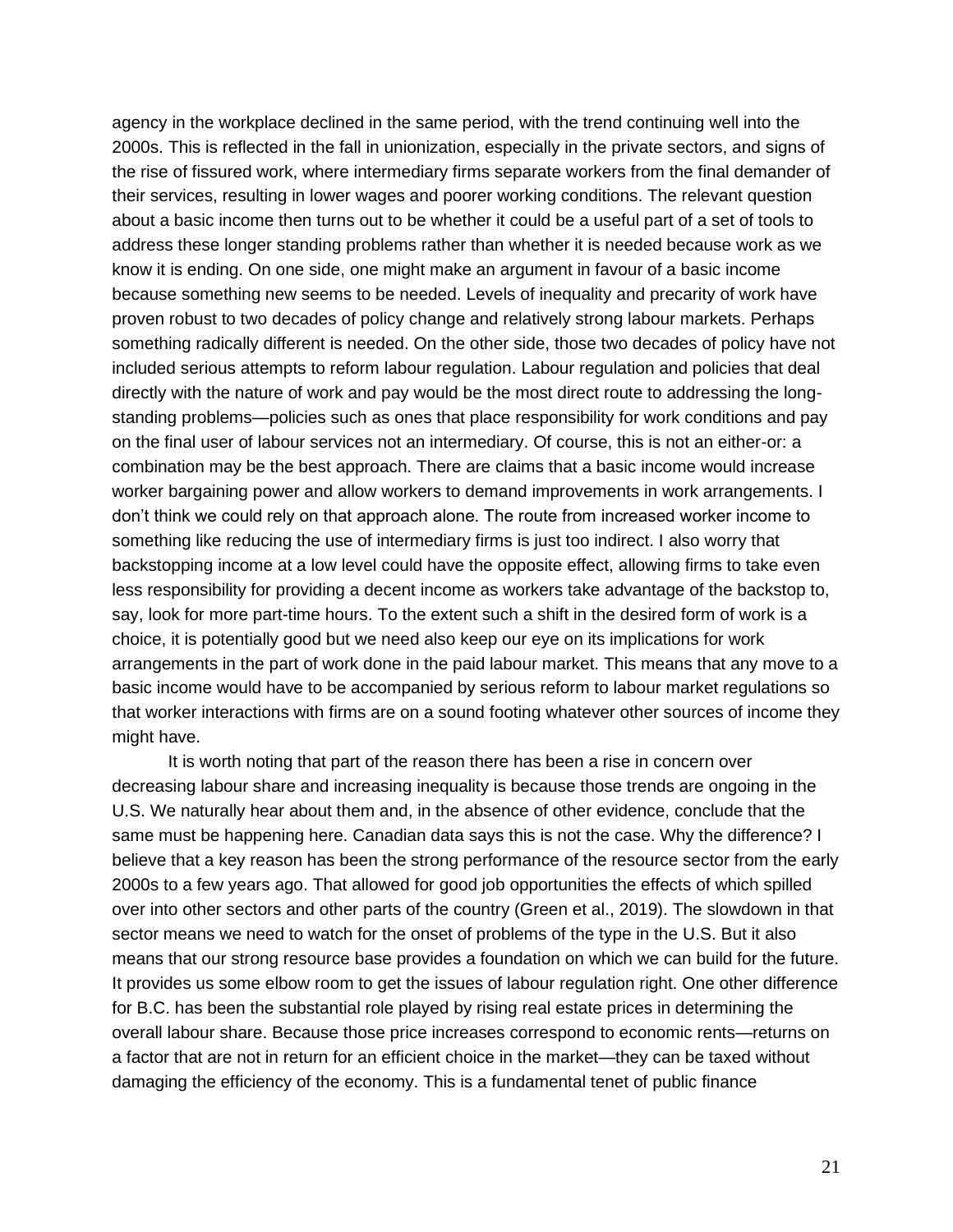economics—tax economic rents and negative externalities. I believe that these rents should be looked at as an important source of funds for addressing the long-standing inequality issues.

My arguments about the future impact of technology on work and pay may well be wrong. This version of technological change may be different from all the ones that have gone before. Facing uncertainty about the future, I think the right question is not which future is the one we should assume but, rather, can we insure ourselves against the possible arrival of the worse (bad job, low wage) equilibrium and, if so, at what cost? More specifically, in our context, would a basic income be an effective element of insuring against the worse equilibrium or, alternatively, would it help push us toward that equilibrium?

If the future is one with few jobs and low wages then we will not be able to rely on distribution or redistribution through the labour market to share the output of the economy. A basic income seems like a useful option in that context. But should we put that basic income in place now based on the chance of the worse equilibrium arising? As I said above, a cost to doing so seems to me to lie in shifting policy effort away from redistribution through the labour market, i.e., away from an emphasis on tools such as minimum wages, unions, and conditional work-related transfers such as the Canada workers benefit. A basic income, as proponents argue, has the potential to support worker wage demands by allowing them to more easily walk away from a bad job. But it also has the potential to shift risk onto workers, supporting a model in which workers are expected to adjust themselves rather than in conjunction with a firm. It is the balance between these arguments that is probably most relevant for us (as opposed to guessing the specific technological future). If a basic income is a means to support workers to bargain for better jobs then it could be part of the solution to the longer-term employment, precarity, and wage issues that arose in the 1990s. It would also be in place to help if the worse technological outcome materializes. If, instead, a basic income ultimately undermines redistribution through work then it may not be the right tool for the present.

On the cost side, the adoption of a basic income could affect our technological path. New technologies do not fall from the skies exogenously. They are developed and implemented endogenously in response to prices in the economy. A basic income would alter those prices and thus affect innovation. For example, by supporting workers' demands that increase the cost of labour it could push firms toward greater automation and what Acemoglu and Restropo (2019) call the "wrong kind of AI." These considerations of impacts on technological development pushes us toward considering a basic income as one of a set of policy tools including, for example, sovereign wealth funds in which governments impose co-investment in new technologies. In this context, one could imagine, at the very least, setting up a small version of a basic income just so that the mechanism was in place to turn to if the worse equilibrium suddenly materialized. But since technologies take time to evolve and be implemented, there is no reason to put a substantial basic income in place now as insurance against a future that may not emerge.

Finally, if the worst future is truly on its way then there is an argument for a shift toward greater redistribution of society's output and resources—a shift that may or may not include a basic income. Francois (2019) argues that if we arrive in a future in which machines can truly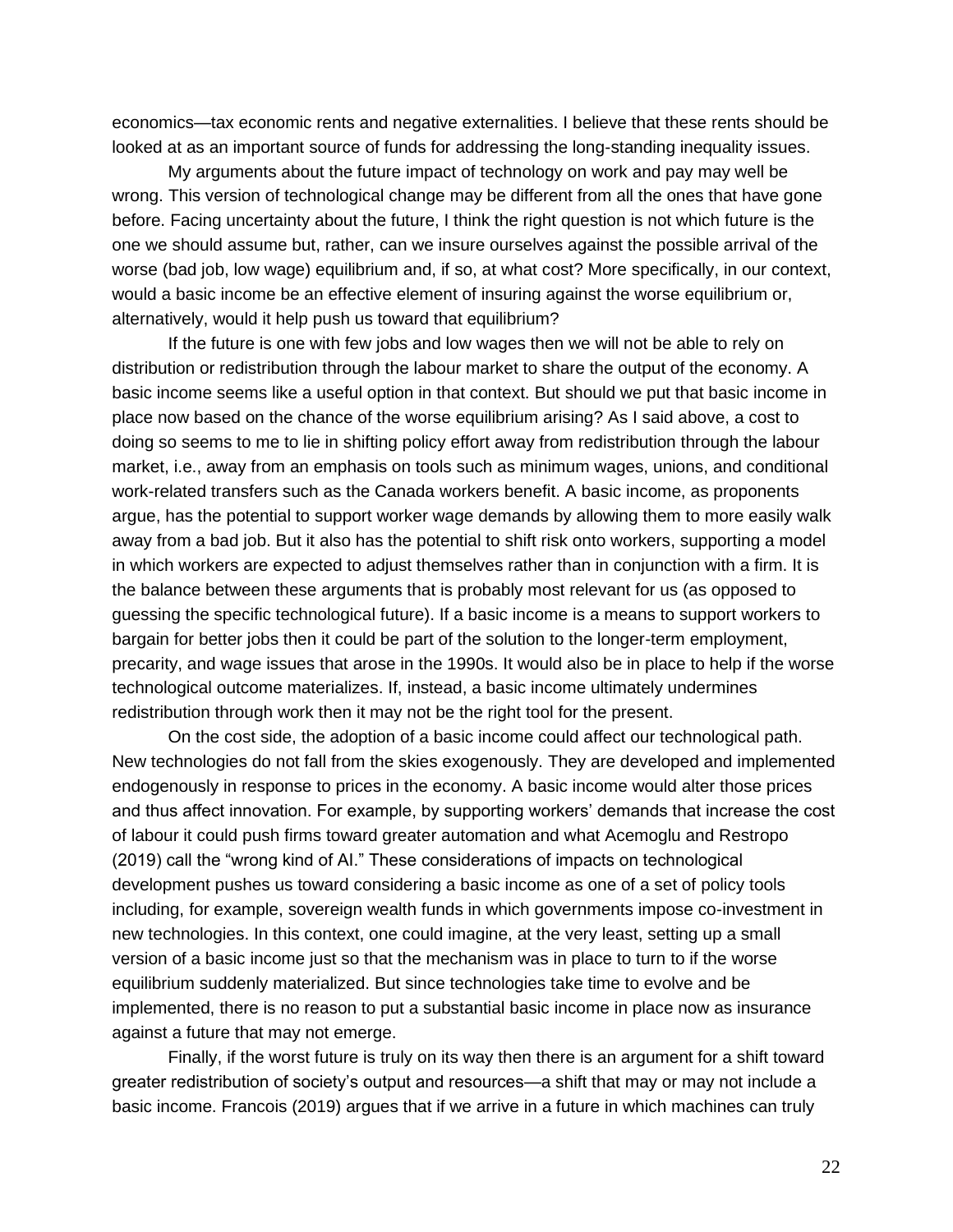replicate everything we do—including inventing new processes—then all of our regular logic about incentives to work and invention disappear. If machines are inventing new processes then humans do not need incentives to do so. With our current market set up, the property rights over the new processes would go to the people who owned the capital just before machines started inventing for themselves. This, though, would have no economic rationale since redistributing the returns on the new inventions away from those people would not alter the machines' rate of invention. Francois argues this would appear clearly unjust to the vast majority of people in society without claims on those economic rents and considerable unrest would result. His prediction is that the societies that would handle the transition to the new world the best would be the ones with a tradition of redistribution. The ones with a strong emphasis on historical property rights and individualism will handle it badly. This argument, though, is about distributing away from the owners of capital and possessors of economic rents. How the funds recovered from taxing those sources of revenue are then distributed is a separate issue. In other words, this could be a strong argument in favour of something like a sovereign wealth fund but not necessarily for a basic income. Indeed, to the extent that a basic income is embedded in a philosophy of individual liberty and, with it, property rights, it may be the wrong tool for preparing us for the bad version of the future.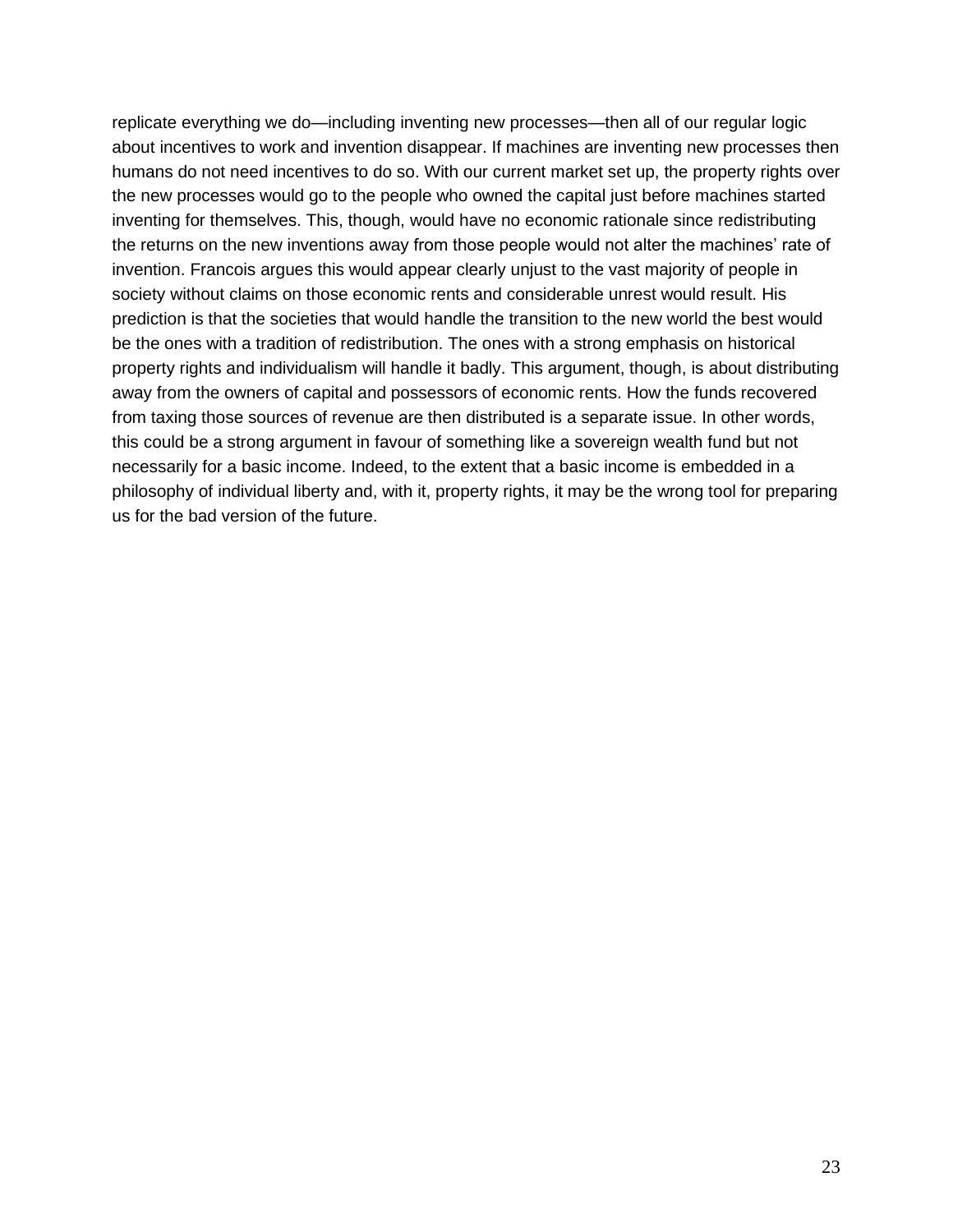### **References**

- Abraham, K. G., B. Hershbein & Houseman S. (2019). Independent contract, informal, and online intermediary Work: Preliminary evidence on developing better measures in household surveys. University of Maryland.
- Acemoglu, D. (1998). Why do new technologies complement skills? Directed technical change and wage inequality. *Quarterly Journal of Economics, 113*(4), 1055–1089.
- Acemoglu, D., & Restropo P. (2017). The race between man and machine: Implications of technology for growth, factor shares, and employment. Massachusetts Institute of Economics.
- Acemoglu, D., & Restropo P. (2019). The wrong kind of AI? Artificial intelligence and the future of labor demand. National Bureau of Economic Research (NBER) Working Paper 25682.
- Allen, R. C. (2017). Lesson from history for the future of work. *The Future of Work, A Nature Special Issue*, *550*(7676), 321–4.
- Anderson, E. (2017). *Private Government: How Employers Rule Our Lives (and Why We Don't Talk about It).* Princeton University Press.
- Ardito, R. B., & Rabellino, D. (2011). Therapeutic alliance and outcome of psychotherapy: Historical excursus, measurements, and prospects for research, *Frontiers in Psychology, 2* (270).
- Autor, D., Dorn, D. , Katz, L. F., Patterson, C., & Van Reenen, J. (2017). The fall of the labor share and the rise of superstar firms. NBER Working Paper 23396.
- Bahar, S., & Liu, H. (2015). Unincorporated self-employment in Canada, 1989 to 2010. *The Canadian economy in transition series*. Statistics Canada, 11-622-M No. 031.
- Barkai, S. (2018). Declining labor and capital shares, London Business School Working Paper.
- Beaudry, P., & Green, D. A. (2003). The changing structure of wages in the US and Germany: What explains the difference? *American Economic Review*, *93*(3), 573–602.
- Beaudry, P., Green, D. A., & Sand, B M. (2016). The great reversal in the demand for skill and cognitive tasks. *Journal of Labor Economics, 34*(S1), S199-S247.
- Bloom, N., Guvenen, F. Smith, B., Song, J., & von Wachter, T. (2018). Is the large firm wage premium dead or merely resting? *AEA Papers and Proceedings 108*(1), 317–22.
- Blundell, R., Green, D. A. & Jin, W. (forthcoming). The UK as a technological follower: Higher education expansion, technological adoption, and the labour market. *Review of Economics Studies*.
- Brochu, P. (2013). The source of the new Canadian job stability patterns. *Canadian Journal of Economics, 46*(2), 412–440.
- Brochu, P., & Zhou, L. (2009). Is job insecurity on the rise? Evidence from Canadian perception data. *Canadian Journal of Economics, 42*(4), 1305–25.
- Busby, C., & Muthukumaran, R. (2016). *Precarious positions: Policy options to mitigate risks in non-standard employment.* C.D. Howe Institute: Commentary No. 462.
- Caselli, F., & Manning, A. (2019). Robot arithmetic: New technology and wages. *American Economic Review: Insights, 1*(1), 1–12.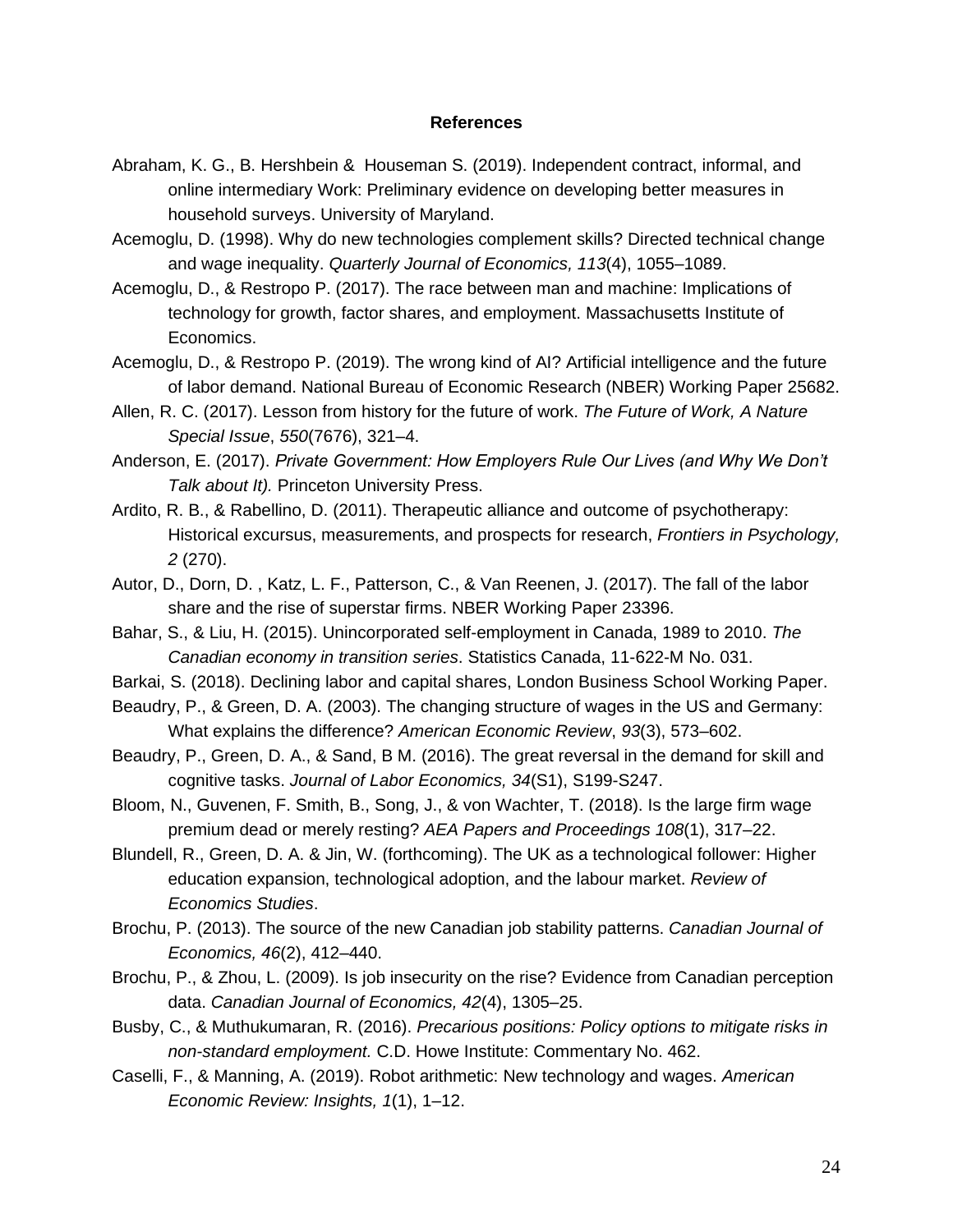- Collins, B., Garin, A. Jackson, E. Koustas, D. & Payne, M. (2019). Is gig work replacing traditional employment? Evidence from two decades of tax returns. https://www.irs.gov/pub/irs-soi/19rpgigworkreplacingtraditionalemployment.pdf
- Dao, M. C., Das, M., Koczan, Z., & Lian, W. (2017). Why is labor receiving a smaller share of global income? Theory and empirical evidence. IMF Working Paper 17/169.
- Dube, A., & Kaplan, E. (2010). Does outsourcing reduce wages in the low-wage service occupations? Evidence from janitors and guards. *Industrial & Labor Relations Review 63*(2), 287–306.
- Elsby, Michael W. L., Hobijn, B., & Sahin, A. (2013, Fall). The decline of the U.S. labor share. Brookings Papers on Economic Activity.
- Fortin, N. & Lemieux, T. (2015). Changes in wage inequality in Canada: An interprovincial perspective. *Canadian Journal of Economics, 48*(2), 682–713.
- Frenette, M., Green, D. A., & Milligan, K. (2007). The tale of the tails: Canadian income inequality in the 1980s and 1990s. *Canadian Journal of Economics, 40*(3), 734–64.
- Frey, C. B. (2019). *The technology trap: Capital, labor, and power in the age of automation.* Princeton University Press.
- Fuller, S., & Stecy-Hildebrandt, N. (2014). Lasting disadvantage? Comparing career trajectories of matched temporary and permanent workers in Canada. *Canadian Review of Sociology, 51*(4), 293–323.
- Fuller, Sylvia, & Stecy-Hildebrandt, N. (2015). Career pathways for temporary workers: Exploring heterogeneous mobility dynamics with sequence analysis. *Social Science Research, 50*, 76–99.
- Gray, D., & Busby, C. (2016). Unequal access: Making sense of EI eligibility rules and how to improve them. CD Howe Institute, Commentary No. 450.
- Green, D. A. (2020). Trends in the BC and Canadian Labour Markets and Their Implications for a Basic Income. Research paper commissioned by the Expert Panel on Basic Income, British Columbia.
- Green, D. A., Liu, H., Ostrovsky, Y., & Picot, G. (2019). Immigrant entrepreneurs: The entry of immigrants into firm ownership, UBC Vancouver School of Economics Working Paper.
- Green, D. A., Morissette, R., Sand, B. M., & Snoddy, I. (2019). Economy wide spillovers from booms: Long distance commuting and the spread of wage effects. *Journal of Labor Economics, 37*, S642-S687.
- Green, D. A., & Sand, B. M. (2015). Has the Canadian labour market polarized? *Canadian Journal of Economics, 48*(2), 612–646.
- Grekou, D., & Liu, H. (2018). The entry into and exit out of self-employment and business ownership in Canada. *Analytic Studies Branch Research Paper Series.* Statistics Canada, 11F0019M–No. 407.
- Groshen, E. L., Helper, S., MacDuffie, J. P. & Carson, C. (2018). Preparing U.S. workers and employers for an autonomous vehicle future. Prepared for Securing America's Future Energy. Upjohn Institute Technical Report No 19–036.
- Gutierrez, G., & Philippon, T. (2019). Fading stars. NBER Working Paper 25529.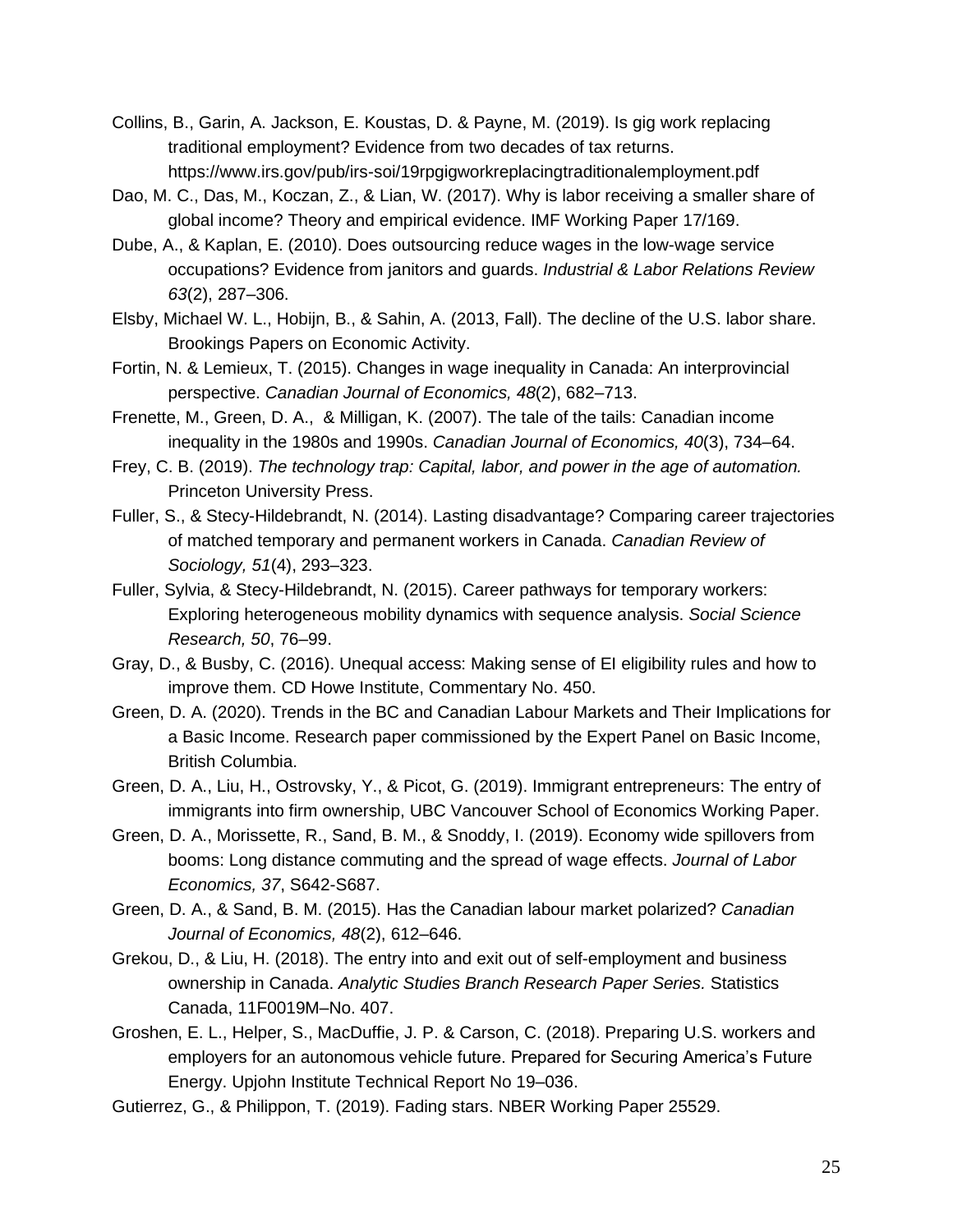International Labour Organization. (2016). *Non-standard employment around the world*. https://www.ilo.org/global/publications/books/WCMS\_534326/lang--en/index.htm

- Ivanova, I. (2019, March). *CCPA-BC response to the BC Ministry of Labour consultation paper on modernizing the Employment Standards Act*. Canadian Centre for Policy Alternatives, BC Office.
- Jeon, S-H., Liu, H. & Ostrovsky, Y. (2019). Measuring the gig economy in Canada using administrative data. Statistics Canada Working Paper.
- Katz, L. F., & Krueger, A. B. (2016). The rise and nature of alternative work arrangements in the United States: 1995–2015. Harvard University Working Paper.
- Katz, L. F., & Krueger, A. B. (2019). Understanding trends in alternative work arrangements in the United States. NBER Working Paper No. 25425.
- Kehrig, M., & Vincent, N. (2017). Growing productivity without growing wages: The micro-level anatomy of the aggregate labor share decline. Duke University, Economics Working Paper.
- Krahn, H. (1995, Winter). Non-standard work on the rise. *Perspectives on Labour and Income.* Statistics Canada, 75-001-XPE, 35–42.
- Lawrence, R. Z. (2015). Recent declines in labor's share in US income: A preliminary neoclassical account. NBER Working Paper 21296.
- Lemieux, T., Milligan, K. Schirle, T., & Skuterud, M. (2020). Initial impacts of the COVID-19 pandemic on the Canadian labour market. Canadian Labour Economics Forum. Working Paper 26.
- Manyika, J., Mischke, J., Bughin, J., Woetzel, J., Krishnan, M., & Cudre, S. (2019, May). A new look at the declining labor share of income in the United States, McKinsey Global Institute Discussion Paper.
- Noack, A. M., & Vosko, L. F. (2011, November). Precarious jobs in Ontario: Mapping dimensions of labour market insecurity by workers' social location and context. *Vulnerable Workers and Precarious Work*. Law Commission of Ontario.
- Piketty, T. (2017). *Capital in the Twenty-First Century.* Belknap Press.
- Rinehart, W., & Gitis, B. (2015). Independent contractors and the emerging gig economy. *American Action Forum*, https://www.americanactionforum.org/research/independentcontractors-and-the-emerging- gig-economy/
- Rognlie, M. (2015). Deciphering the fall and rise in the net capital share: Accumulation or scarcity? *Brookings Papers on Economic Activity, 46*(1), 1–69.
- Song, J., Price, D. J., Guvenen, F., Bloom, N., & Von Wachter, T. (2018). Firming up inequality, UCLA Department of Economics.
- Statistics Canada. (2017, February 28). The sharing economy in Canada. *The Daily.* Statistics Canada Catalogue 11-001-X. https://www150.statcan.gc.ca/n1/dailyquotidien/170228/dq170228b-eng.htm
- Statistics Canada. (2020, May 8). Labour Force Survey, April 2020. *The Daily*. https://www150.statcan.gc.ca/n1/daily-quotidien/200508/dq200508a-eng.htm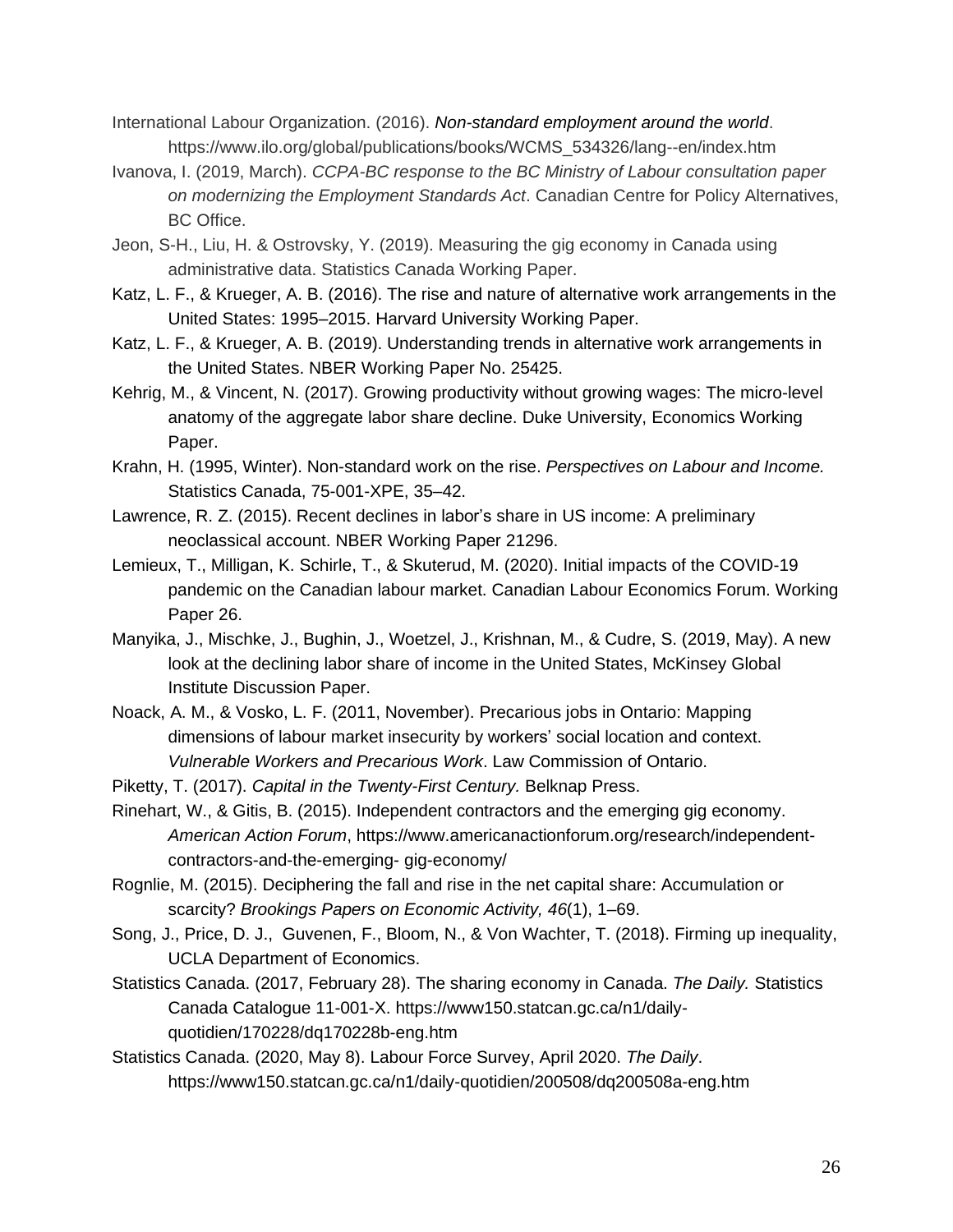- Steinbaum, M. (2017, May 12). Why are economists giving Piketty the cold shoulder? *Boston Review*.
- Tucker, E., Vosko, L. F., Grundy, J., & Stromdahl, A. (2016). Outsourcing and supply chains in Canada. Articles & Book Chapters, 2599.

https://digitalcommons.osgoode.yorku.ca/scholarly\_works/2599

- Van Parijs, P., & Vanderborght, Y. (2017). *Basic income: A radical proposal for a free society and a sane economy.* Harvard University Press.
- Vosko, L. F., Zukewich, N., & Cranford, C. (2003, Fall). Precarious jobs: A new typology of employment. *Perspectives on Labour and Income.* Statistics Canada, 75-001-XIE, 16– 26.
- Weil, D. (2019). Understanding the present and future of work in the fissured workplace context. *Russell Sage Foundation Journal of Social Sciences, 5*(5), 147–165.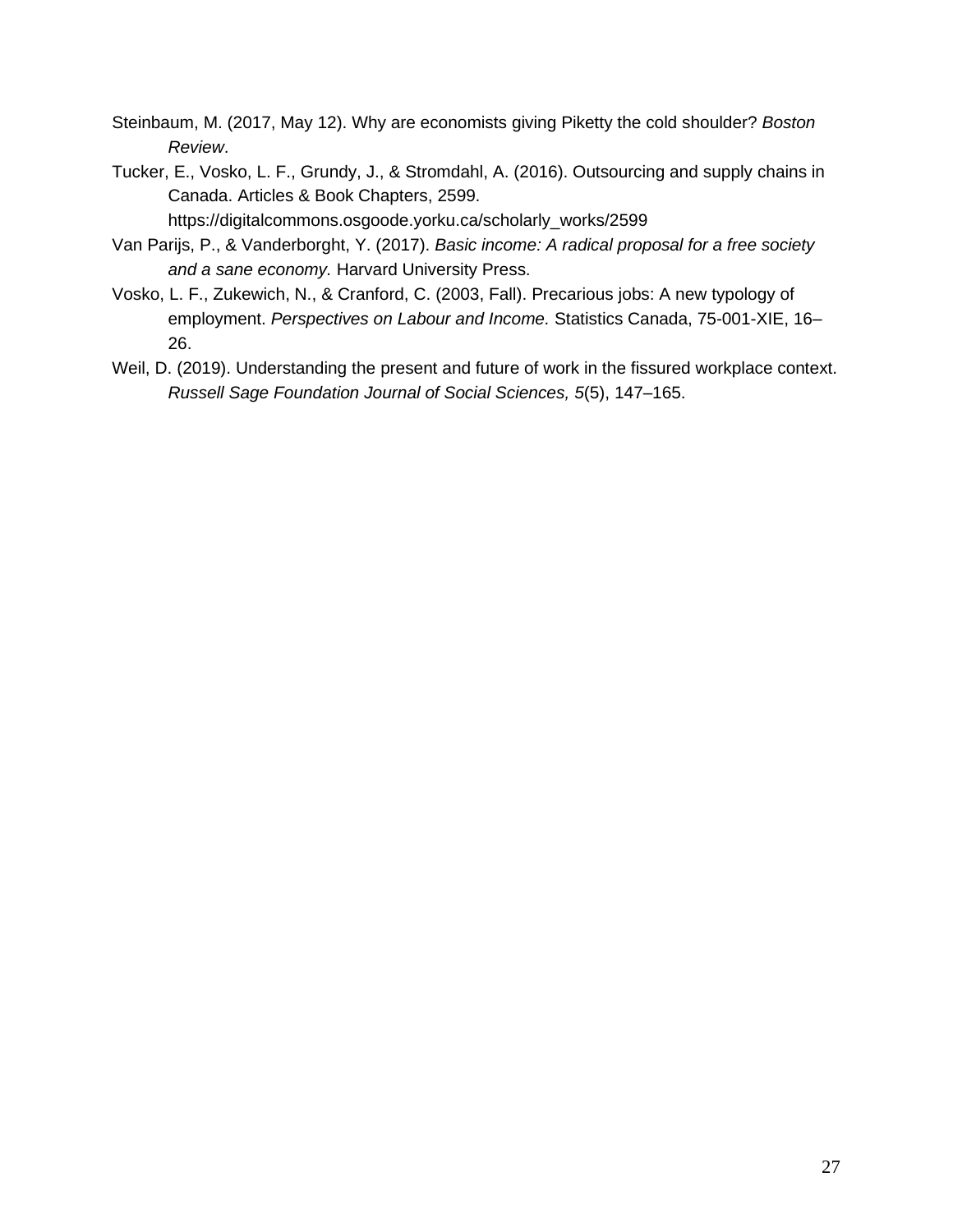

*Proportion of Workers Who Are Permanent, Full-Time Employees, Canada: 1989–2019*

# **Figure 2**

*Proportion of Workers Who Are Permanent, Full-Time Employees, Canada and B.C., 1997– 2019*

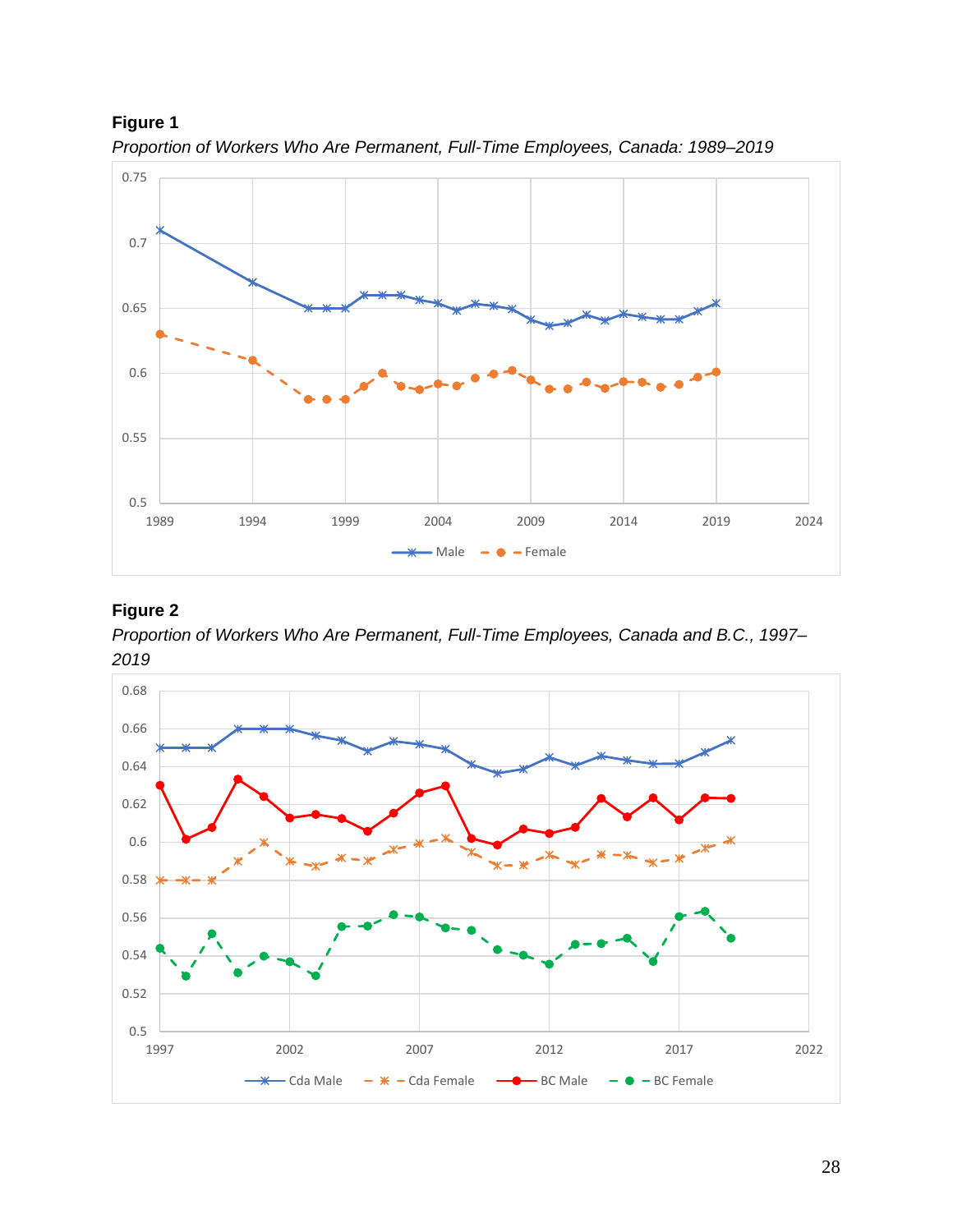

**Figure 3** *B.C. Unionization Rates, All Workers and Private Sector, by Gender*

**Figure 4** *Proportion of All Workers in Fissured Industries, B.C. and Canada*

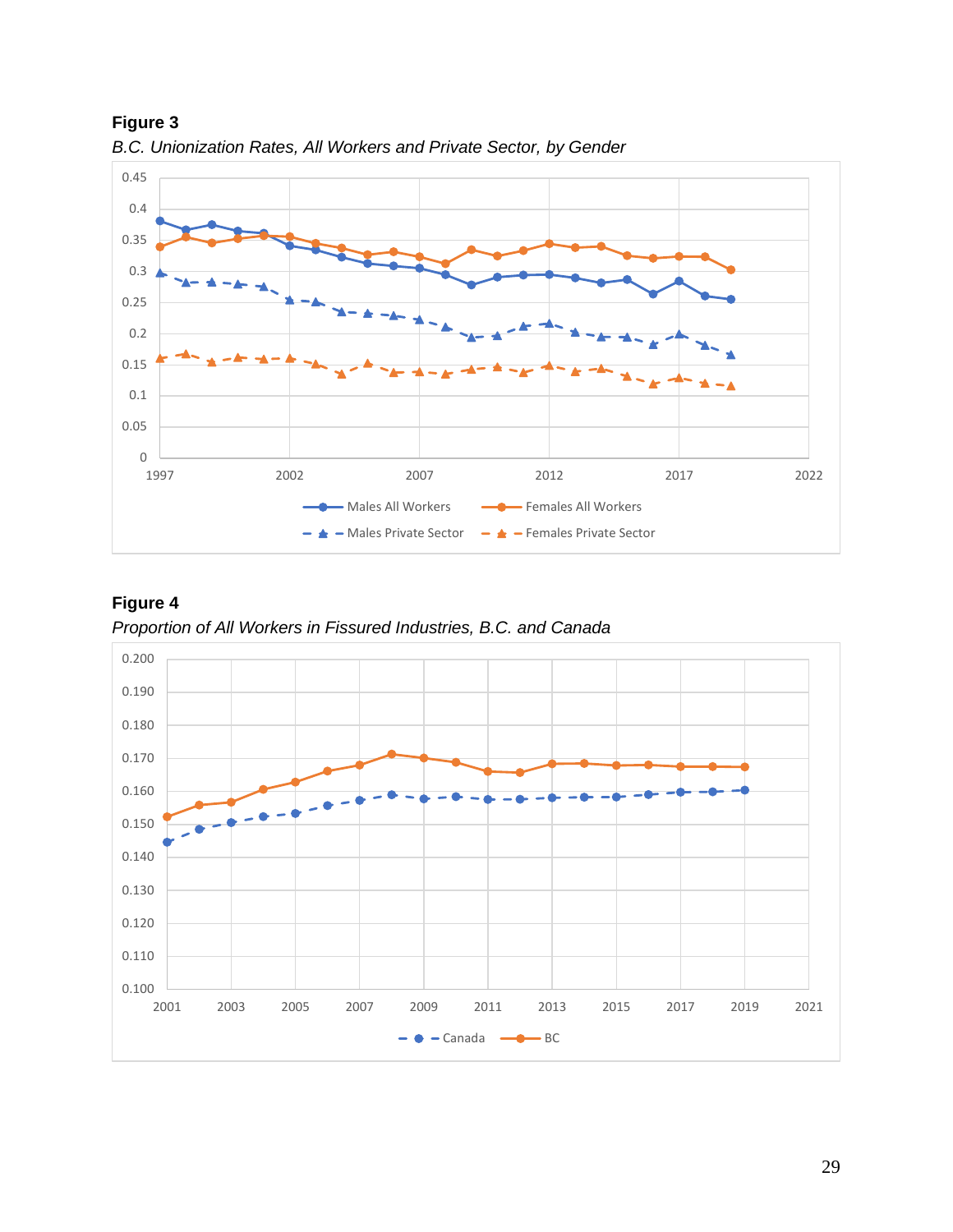

*Employment and Participation Rates, B.C., Age 25 to 54, High School Graduates*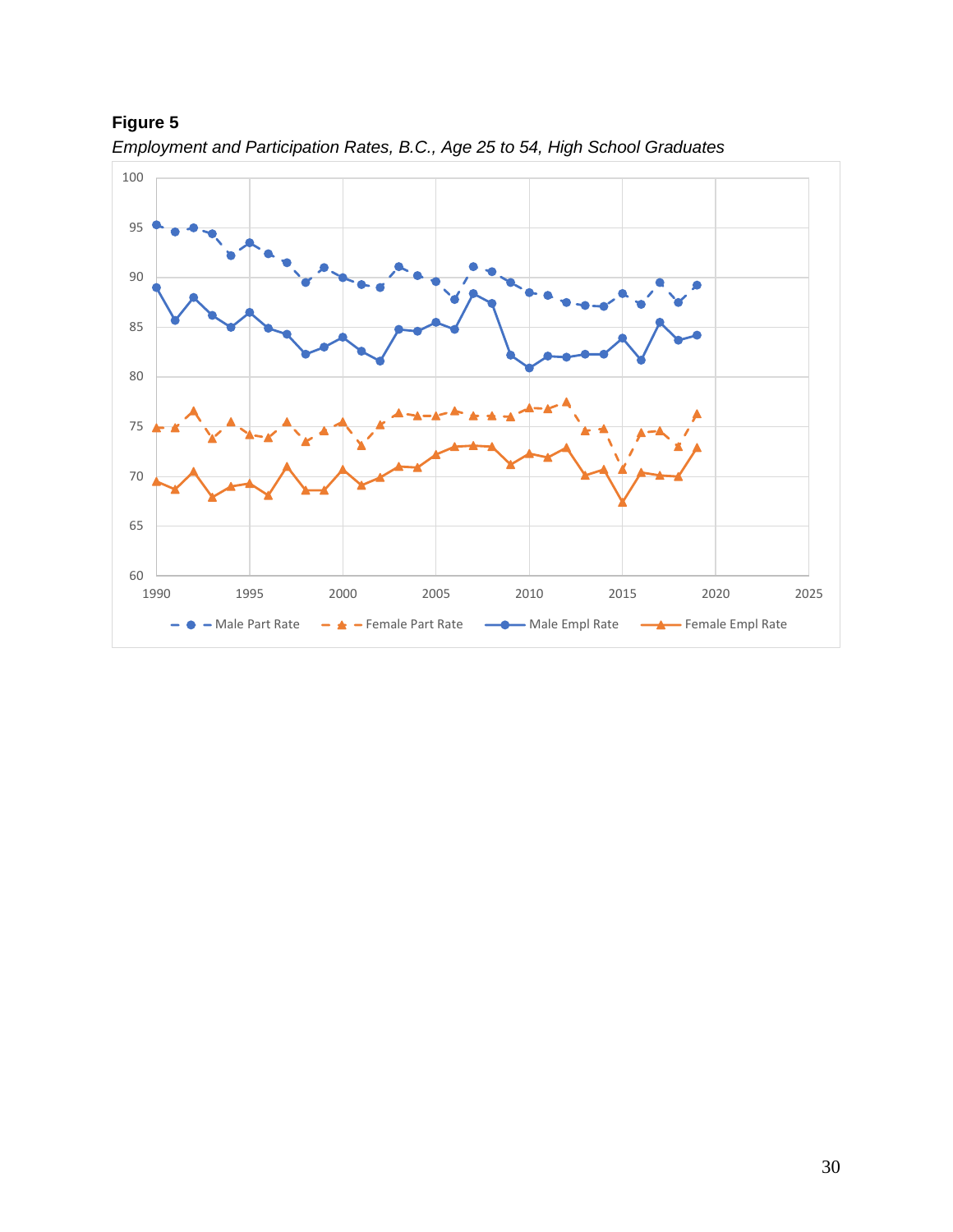

*Proportion of Workers in Cognitive, Manual, and Routine Occupations, B.C., Age 15-plus*